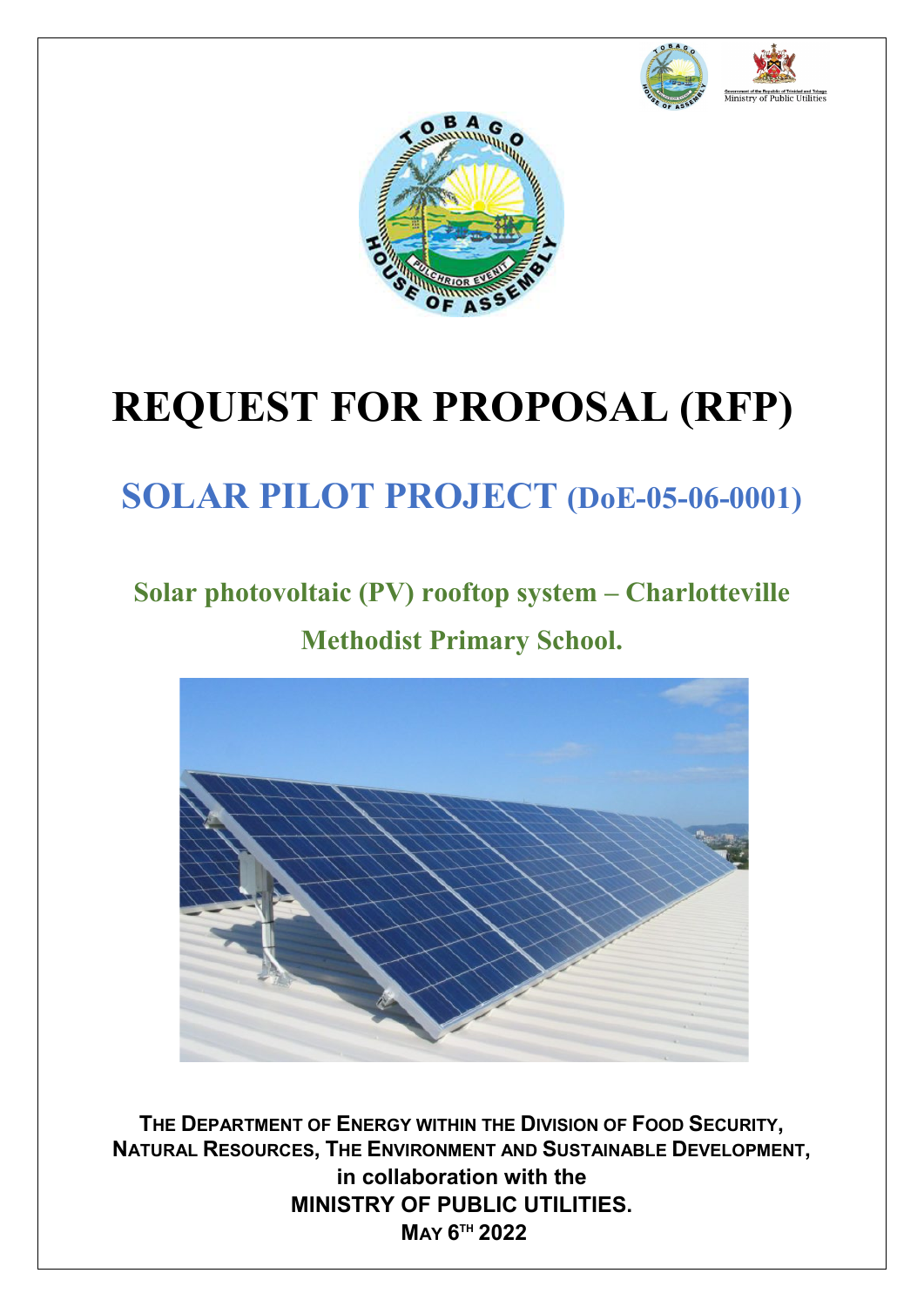

**DEST** Government of the Republic of Trinidad and Tobago<br>Ministry of Public Utilities

| <b>Table of Contents</b>                                      |                |
|---------------------------------------------------------------|----------------|
| <b>INTRODUCTION</b><br>1                                      | $\overline{2}$ |
| <b>RFP</b> Timeline<br>1.1                                    | $\overline{2}$ |
| 1.2<br><b>Site Description and Location</b>                   | 3              |
| <b>SCOPE OF WORKS</b><br>2                                    | 3              |
| 2.1<br><b>Site Visit prior to submission of Proposal</b>      | 3              |
| 2.2<br>Design Requirements and guidelines for Solar PV system | 3              |
| <b>Electrical Guidelines</b><br>2.3                           | 6              |
| PROPOSED PV SYSTEM OPERATING PRINCIPLES<br>3                  | 6              |
| <b>CODES, STANDARDS AND PRACTICES</b><br>4                    | 8              |
| <b>LICENCE AND INSPECTION</b><br>5                            | 8              |
| <b>MAINTENANCE</b><br>6                                       | 8              |
| <b>INSURANCE</b><br>7                                         | 9              |
| <b>WARRANTIES</b><br>8                                        | 9              |
| <b>PERFOMANCE PERIOD</b><br>9                                 | 9              |
| <b>DEFECTS LIABILITY</b><br>10                                | 10             |
| <b>COMMERCIAL TERMS</b><br>11                                 | 10             |
| <b>INSTRUCTIONS TO BIDDERS</b><br>12                          | 11             |
| <b>FORMAT OF PROPOSAL</b><br>13                               | 13             |
| 13.1<br><b>Cover Page</b>                                     | 13             |
| 13.2<br><b>Company's Background and Qualifications</b>        | 13             |
| 13.3<br><b>Execution Plan</b>                                 | 13             |
| 13.4<br><b>Bill of Quantities/Cost Proposal</b>               | 14             |
| 14<br><b>EVALUATION CRITERIA</b>                              | 15             |
| <b>SCHEDULE A</b><br>15                                       | 16             |
| Load to be powered by Solar System<br>15.1                    | 16             |
| 15.2<br>Works to be accomplished                              | 17             |
| <b>TENDER ENQUIRIES</b><br>16                                 | 18             |
| <b>ELIGIBILITY TO TEND</b><br>17                              | 18             |
| <b>CONFIDENTIALITY AND RESERVED RIGHTS</b><br>18              | 18             |
| 19<br><b>SUBMISSION DEADLINE AND DETAILS</b>                  | 19             |
| <b>APPENDIX</b><br>20                                         | 20             |
| 20.1<br><b>FORM OF TENDER</b>                                 | 20             |
| 20.2<br><b>BILL OF QUANTITIES</b>                             | 22             |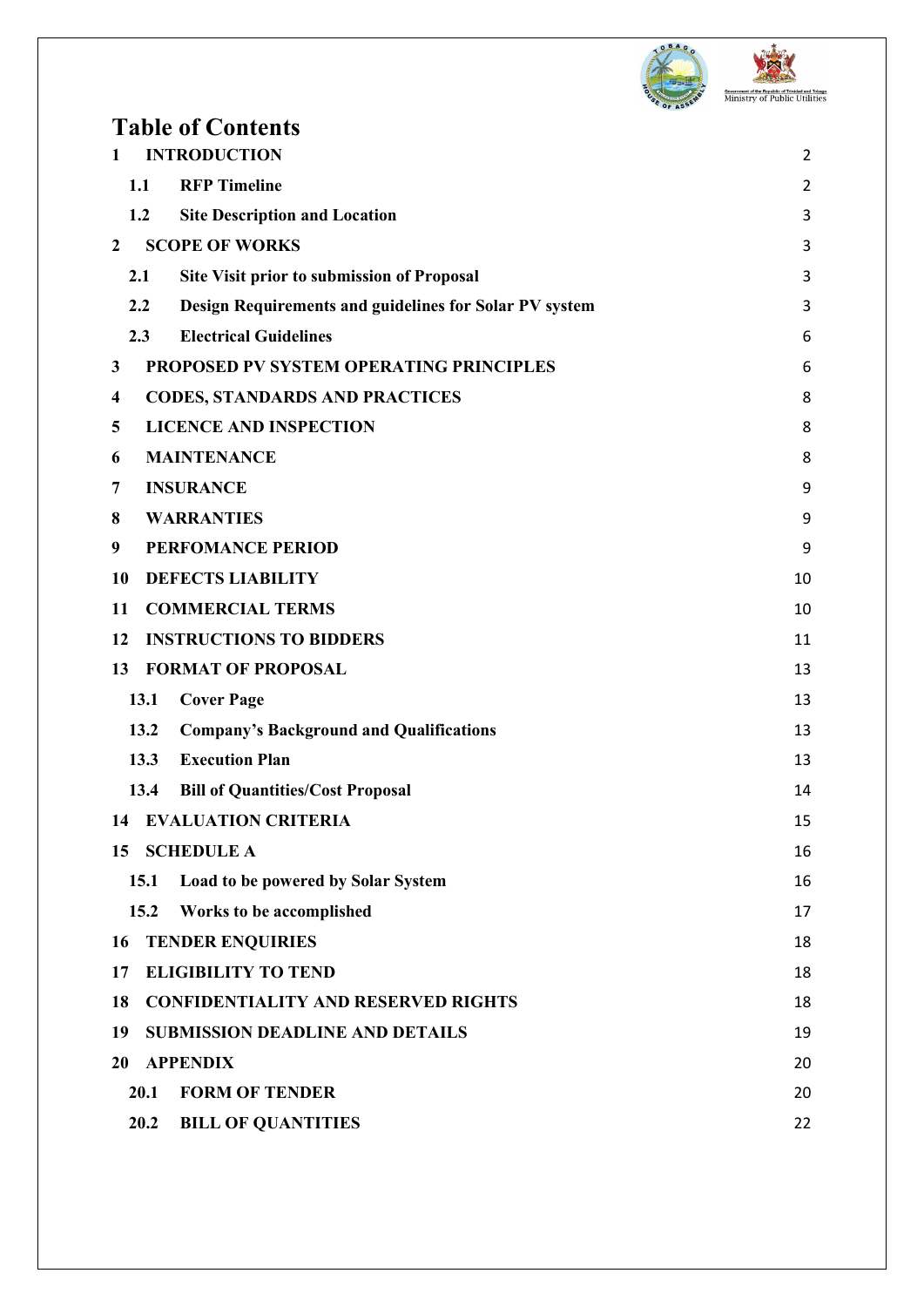

### <span id="page-2-0"></span>**1 INTRODUCTION**

This is a Request for Proposals to procure a solar developer for the Charlotteville Methodist Primary School in Northeast Tobago. It is also a pilot project that involves the design and installation of a rooftop solar photovoltaic (PV) generation system at the Primary School. Bidders are requested to provide a proposal which includes design, procurement, installation, commissioning, and maintenance of the solar PV system.

The Ministry of Public Utilities (MPU) and the Department of Energy within the Division of Food Security, Natural Resources, The Environment, and Sustainable Development, Tobago House of Assembly (THA) will be the "Awarding Authorities". This pilot project is part of the overall Energy Conservation and Energy Efficiency drive to reduce overall greenhouse gas (GHG) emissions by 15% by the year 2030 and increase renewable energy (RE) penetration in Tobago; thus, building resilience to the adverse effects of climate change, and embracing a low carbon future.

The Solar pilot project is designed to ensure the Charlotteville Methodist School can operate in the event of adverse climate induced impacts, and without fossil generated electricity. The project will reduce GHGs from the school, as well as promote knowledge about solar for electricity while meeting environmental sustainability goals.

The desired outcomes of this project are to:

- Provide clean and reliable power supply to the Charlotteville Methodist Primary School which experiences frequent power outages and low voltage issues;
- Stimulate behavioural change and a paradigm shift towards energy management, energy conservation and energy efficiency through training of Nationals; and
- Utilize this pilot, its pros, cons, and lessons learnt, to promote a large-scale penetration of RE technology across Tobago.

#### <span id="page-2-1"></span>**1.1 RFP Timeline**

The timeline of this project will be based on the major milestone dates for this RFP process as shown in Table 1 below. The Awarding Authorities may adjust the schedule at its discretion.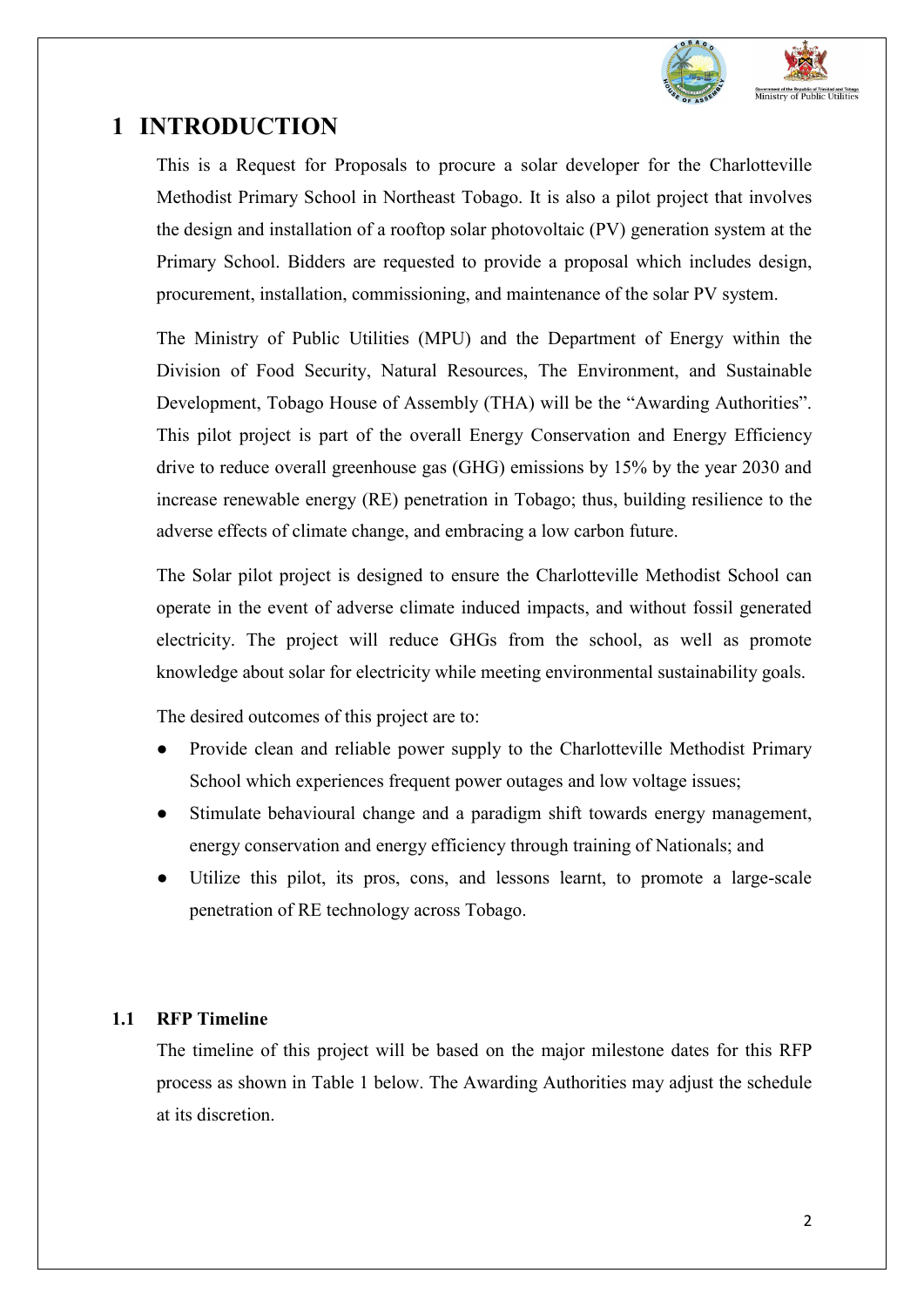

| <b>EVENT</b>                  | <b>TARGET DATES</b>       |
|-------------------------------|---------------------------|
| <b>SITE VISIT</b>             | May 13th 2022             |
| <b>DEADLINE FOR ENQUIRIES</b> | May 16th 2022             |
| <b>CLOSING DATE</b>           | May 20 <sup>th</sup> 2022 |

#### **Table 1: Major milestone dates for RFP.**

#### <span id="page-3-0"></span>**1.2 Site Description and Location**

The Charlotteville Methodist Primary School is situated in Northeast Tobago and the school the property has an area of approximately  $600m^2$  and a roof area of  $537.42m^2$ . The average annual sun hours in that particular village according to solargis.com is 1643 kWh/kWp. Table 2 provides the exact address and location of the school.

**Table 2: Name, address, and location of the site.** 

| <b>Site Name</b>                 | <b>Address</b>  | Location          |
|----------------------------------|-----------------|-------------------|
| Charlotteville Methodist Primary | Spring Street,  | Northeast, Tobago |
| School                           | Charlotteville. |                   |

## <span id="page-3-1"></span>**2 SCOPE OF WORKS**

The description of the FULL scope of works is articulated in SCHEDULE A of this RFP

### <span id="page-3-2"></span>**2.1 Site Visit prior to submission of Proposal**

- The day of the site visit will be articulated on the advertisement. All Bidders **MUST ATTEND** the site visit as **a requirement of the bidding process**. Failure to, Bidders will be denied eligibility.
- Before submitting a proposal, Bidders must ascertain the size, design, material, labour, location and fencing requirements of the solar PV system based on site visit findings.

### <span id="page-3-3"></span>**2.2 Design Requirements and guidelines for Solar PV system**

The PV system must include solar panels, smart inverters, charge controllers, batteries, electrical conduits, an automatic transfer switch (ATS), a disconnect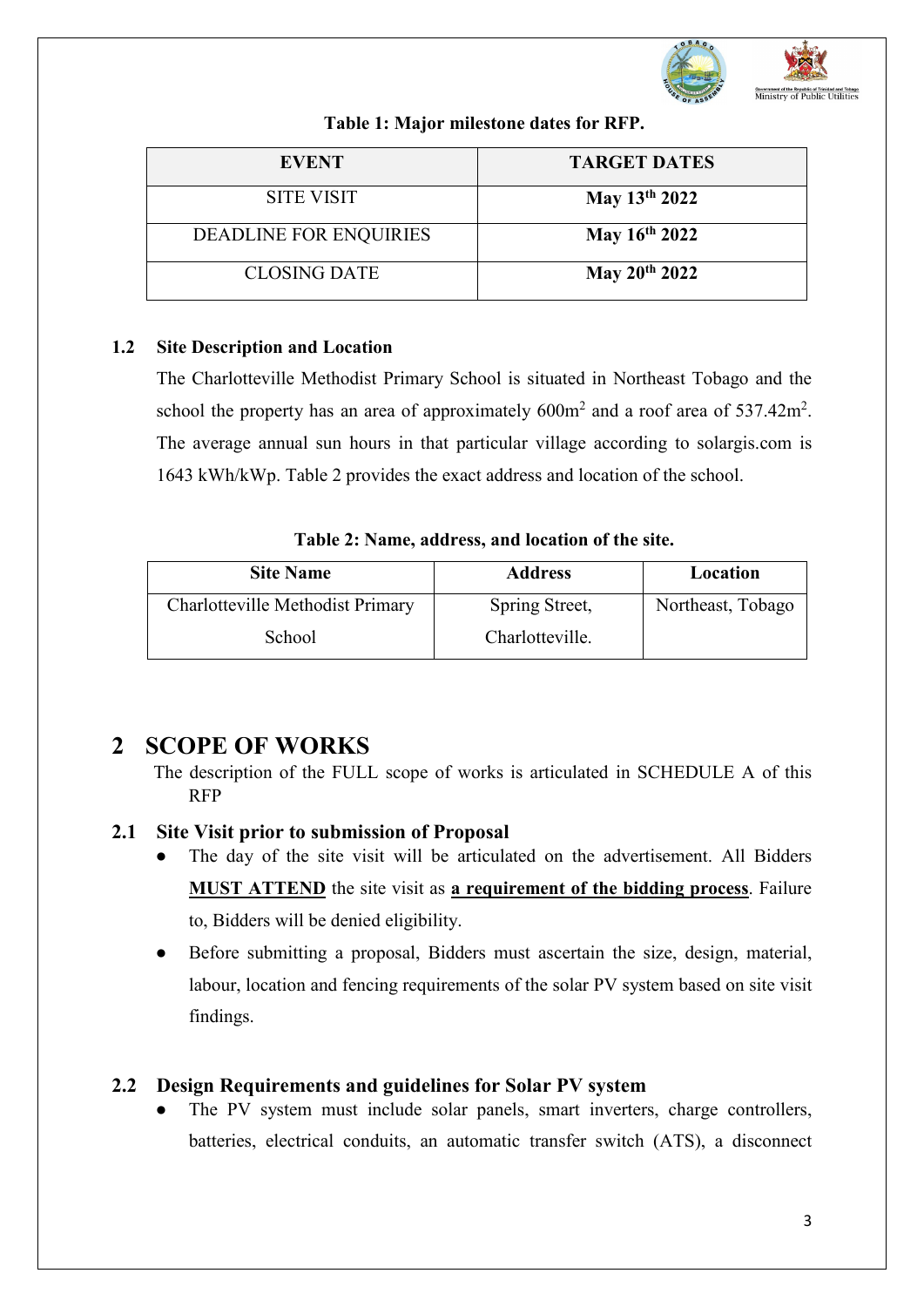

switch, weather and temperature sensors, performance and monitoring units, mounting racks and all other appurtenances necessary for a fully functional system.

- Proposals are to include two (2) designs with their corresponding cost and other technical information. One design with a lead acid or Absorbent Glass Mat (AGM) battery bank and the other design with a lithium-ion battery bank. The Lead Acid or AGM battery design should allow for a maximum Depth of Discharge (DoD) of 50%. The lithium-ion battery design should allow for a maximum DoD of 20%.
- The battery bank (lead acid or AGM and Lithium-ion) voltage is to be 48V
- A battery rack or enclosure that can safety store the batteries and meets NEC 2017 electrical code is to be provided and installed.
- Bidders may choose to submit an AC coupled design as most of the activities of the school takes place during sunlight / daytime hours. Please note that an AC coupled design is not mandatory.
- Inverter requirements are as follows:
	- o Power output of 15-17 kW
	- o Output voltage is 120 VAC / 240 VAC
	- o Software that facilitates communication with a remote monitoring system for monitoring and acquisition of:
		- $\triangleright$  Incoming and output voltage
		- $\triangleright$  Incoming and output current
		- $\triangleright$  Incoming and output power
		- $\triangleright$  Output frequency
		- $\triangleright$  The battery system SoC
		- ▶ Operation Mode
		- $\triangleright$  Status (system error, system producing/not producing)
		- $\triangleright$  Daily Solar Radiation
	- o Frequency correction to 60 Hz (wave smoothing of sinusoidal wave)
	- o Voltage correction
- The solar panels shall meet the following requirements:
	- o The size of the solar generator shall be 15-17 kW;
	- o Solar PV modules should be of the mono-crystalline type ONLY.
	- o Panels must be rated to perform at peak efficiency for temperature ranges that are in keeping with local weather conditions;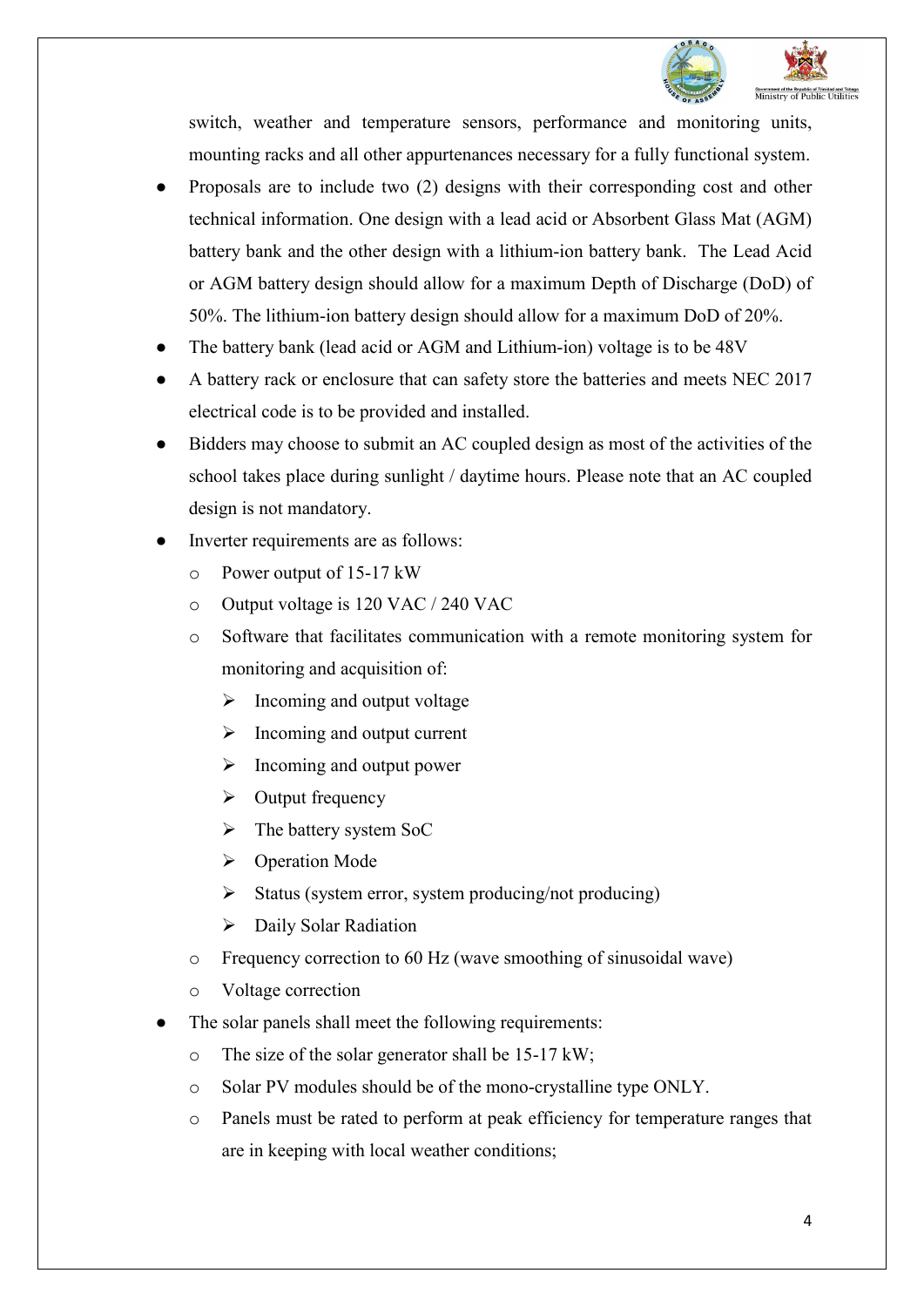

- o The panels' orientation or azimuth must be aligned to extract optimum solar energy and maximize energy production (based on roof orientation, site latitude and wind conditions);
- o Panels must be edge sealed; and
- o Panels must be procured from Tier 1 suppliers.
- A disconnect switch shall be placed between the PV solar array and inverter to facilitate safe maintenance activities.
- Bidders shall provide a single line diagram showing details of the solar PV system interconnected with the grid and interconnected to the school's electrical system.
- Cut sheets on the PV system's components must be provided including details of the brand, model, and country of manufacture.
- The design of the solar PV system must be modular allowing for future add-ons.
- Bidders shall provide a proposed layout of the solar PV system on the school's compound.
- If roof mounted:
	- The mounting system shall have sealed roof penetrations to prevent possible leakage and shall be fully ballasted, bolted and anchored to withstand torrential rainfall and wind speeds of 100km/h.
	- o On a slanted roof, the highest part of the PV system shall not be higher than the highest part of the roof to which it is attached.
	- o On a flat roof, the highest point of the PV system shall be 1.8m above the roof to which it is attached.
	- o The PV system should not extend more than 450mm beyond the roof slope.
	- o There shall be adequate room to facilitate servicing or maintenance of the panels. Roof access points shall be secured.
	- o The mounting system design needs to meet applicable local building code requirements with respect to wind, rainfall, flood, hurricanes (category 2/3), earthquakes, salt, and sea blast factors.
- The entire system design and its individual components must comply with NEC 2020 electrical code and the local TTS 171-3:2011, Trinidad and Tobago Electrical Wiring Code – Part 3: Renewable Energy Systems and InterconnectionRequirements. See Section 4 for additional information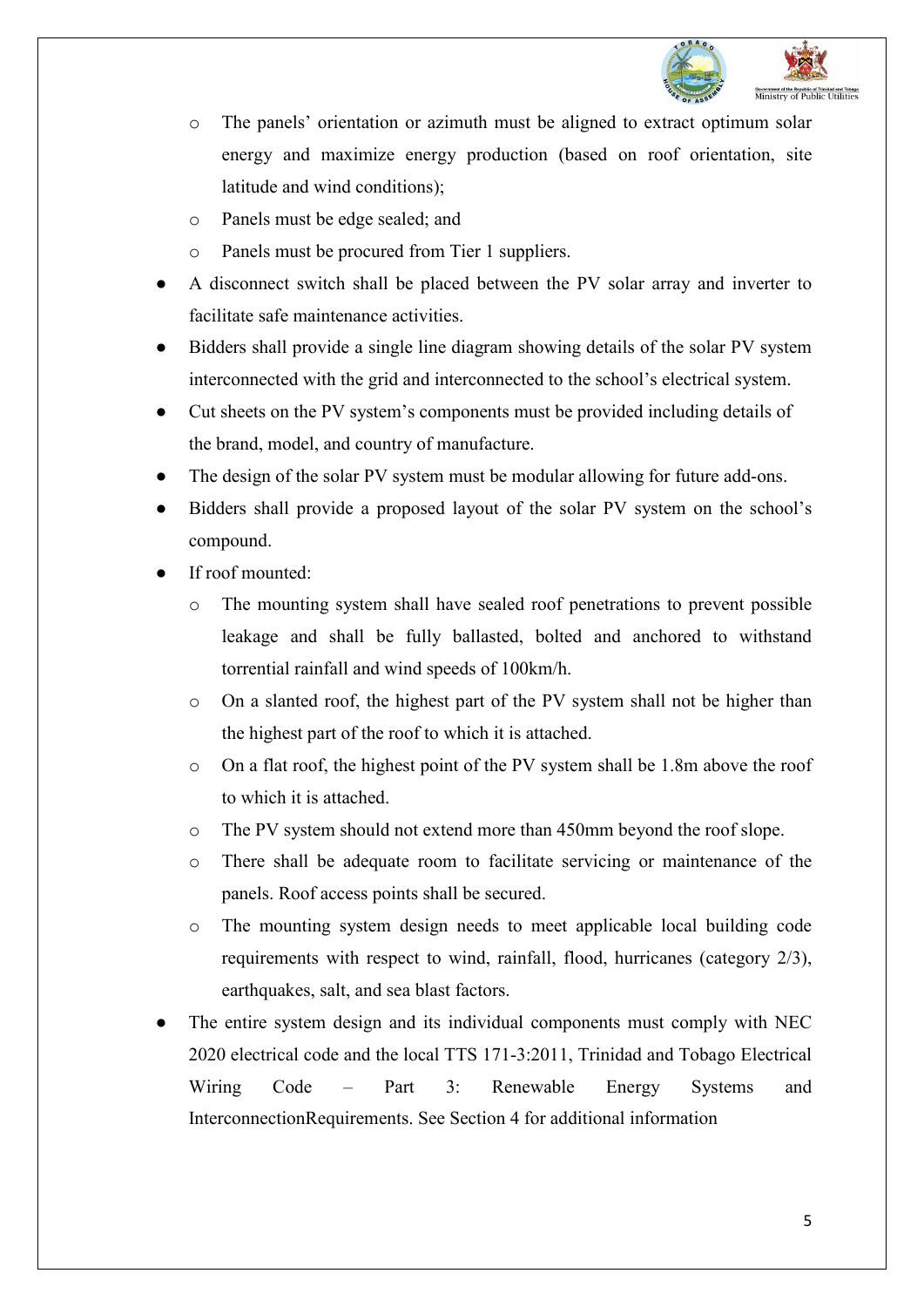

### <span id="page-6-0"></span>**2.3 Electrical Guidelines**

The general guidelines for the solar PV system are as follows:

- The electrical wiring system must be neat and protected with trunking;
- Areas where wiring passes through ceilings, walls or other areas of the school from the electric/control panel shall be well restored, booted, sealed and returned to their original condition;
- All electrical components, source and destination wiring, PV system components including the AC disconnect (ATS) and the DC disconnect switch for the PV system must be clearly labelled; and
- Ensure all paperwork for project permitting, construction, and interconnection are in compliance with all applicable laws, regulations, ordinances, and best industry practices.

# <span id="page-6-1"></span>**3 PROPOSED PV SYSTEM OPERATING PRINCIPLES**

This section shall be read and construed with Section 2.4 and 2.5 of this document. The functional components of the system supplied by the Contractor shall include the following, or their functional equivalents:

- A PV array;
- A battery bank;
- A charge controller;
- A power inverter;
- An automatic transfer switch; and
- A power management system having supervisory control over the system.

The essential functional relationship between system components shall be as illustrated in Figure 1.

#### **Figure 1: Functional relationship between system components.**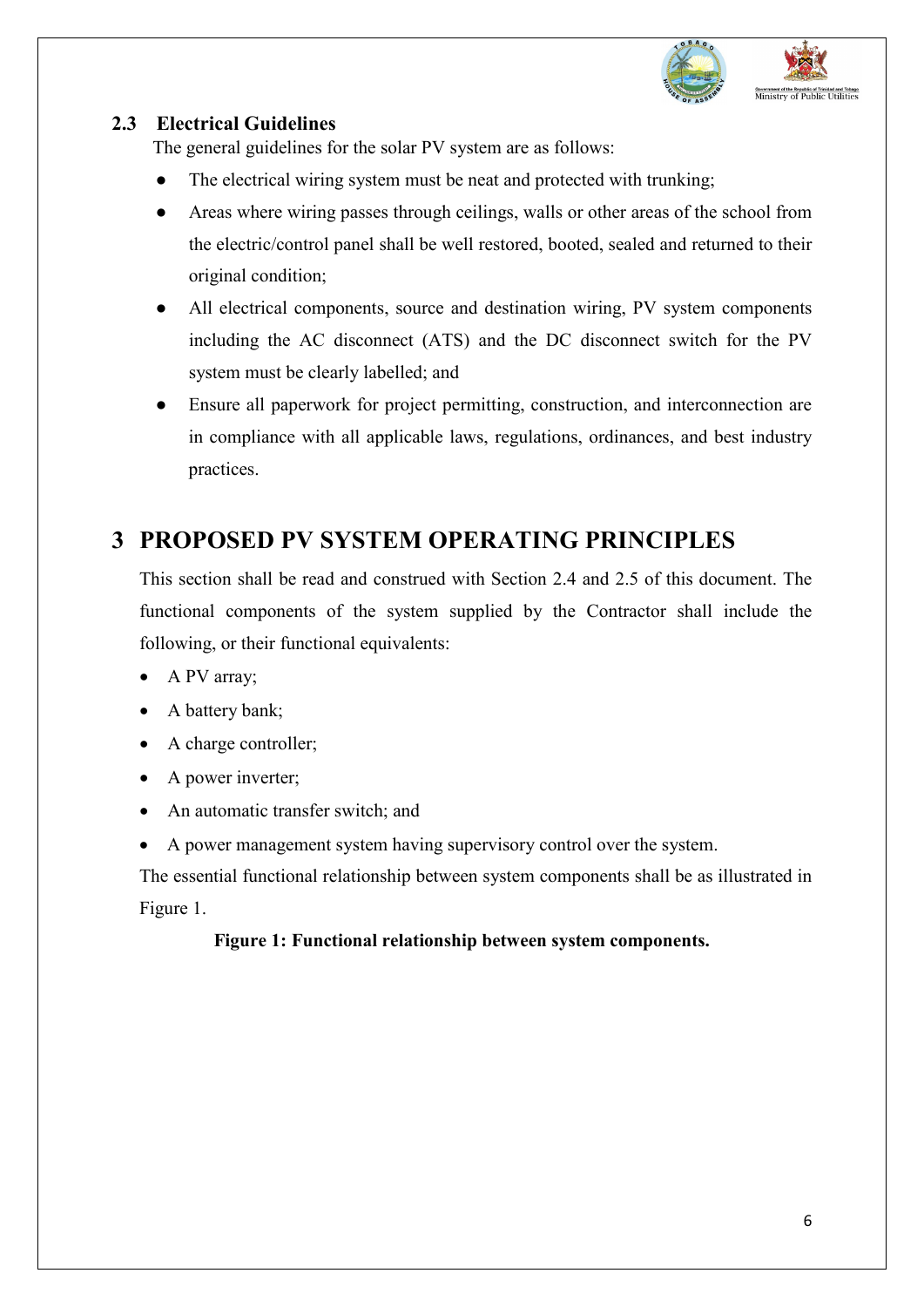

System operating principles shall be as follows:

- The PV system shall be designed such that it will provide power to the load in Section 2.1. It shall also be functional such that it can manually transfer to the utility supply by means of the automatic transfer switch for maintenance purposes of the PV system. Additionally, it must also transfer to the utility supply when the battery system SoC is below the minimum set point.
- The power output of the PV array shall, normally, via the charge controller, power the specified PV system load and simultaneously charge the batteries. When the battery bank is fully charged, the charge controller shall maintain a float battery charging current.
- The power management system shall manage the battery state based on defined and programmed battery bank State of Charge (SoC) limits as follows:
	- o Where the battery bank would otherwise be discharged below its minimum SoC limit by the PV system load and the utility supply is available, the PV system loads shall be automatically transferred to the utility power supply by means of the automatic transfer switch.
	- o Where the battery bank would otherwise be discharged below its minimum SoC limit by the PV system load and the utility supply is not available, the PV system load shall be de-energized. In this state, should the utility supply become available before the battery bank becomes sufficiently charged to permit energization of the PV system load from the PV system, the PV system load shall be automatically transferred to the utility power supply by means of the automatic transfer switch.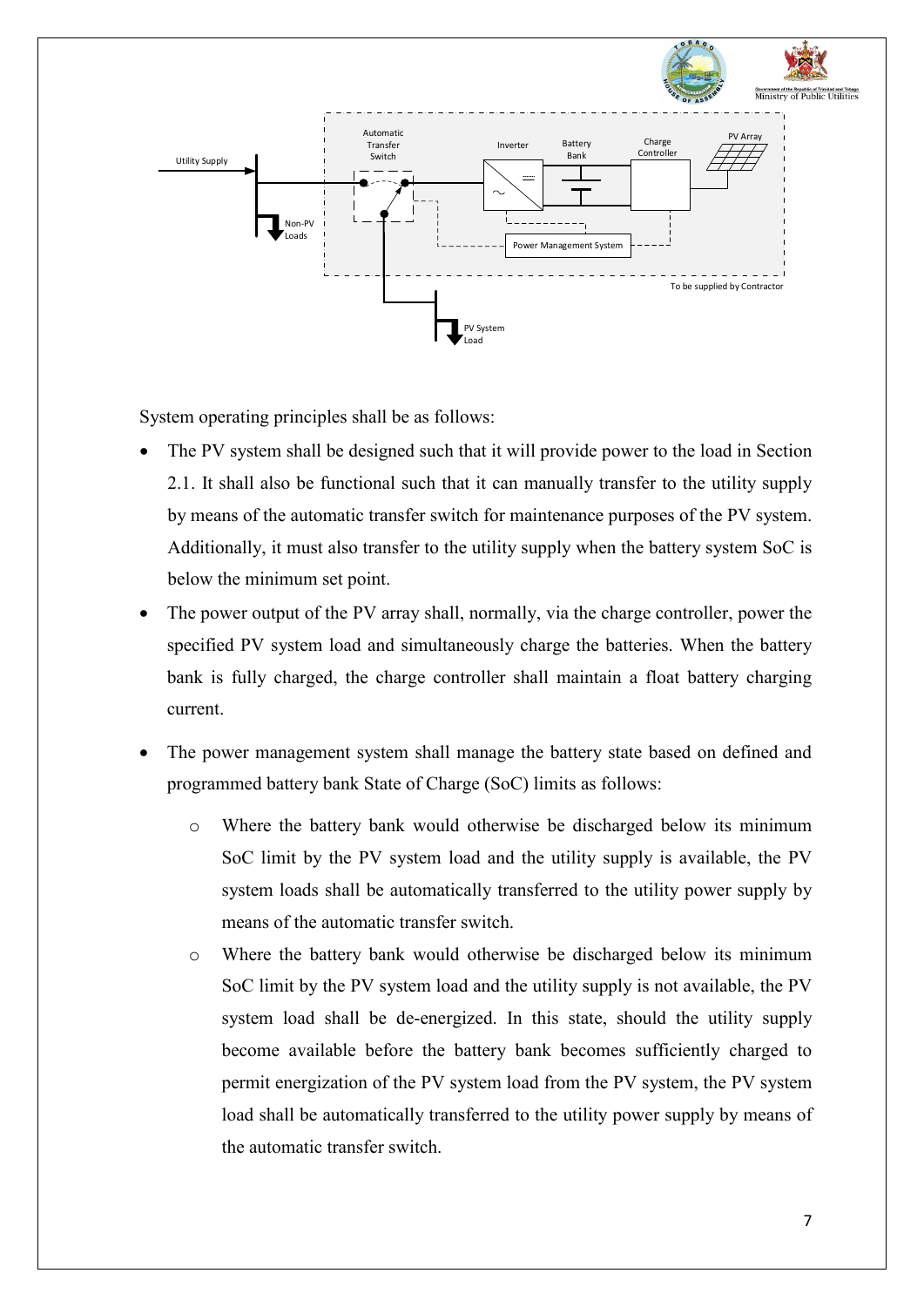

# <span id="page-8-0"></span>**4 CODES, STANDARDS AND PRACTICES**

The solar PV system installed for the solar project at the Charlotteville Methodist School shall meet the undermentioned codes, which shall include but are not limited to:

- IEC 60364-7-712 Electrical installations of buildings Part 7-712: Requirements for special installations or locations - Solar photovoltaic (PV) power supply system.
- IEC 61194 Characteristic parameters of stand-alone photovoltaic (PV) systems.
- TTS 171-3:2011 Trinidad and Tobago Electrical Wiring Code part 3: Renewable Energy Systems and Interconnection Requirements. Trinidad & Tobago and TTS 171: Part 1:2015: Low Voltage Installations.
- IEEE 1562-2007-IEEE: Guide for array and battery sizing in standalone photovoltaic (PV) systems.
- NFPA 70 National Electric Code and NFPA 1 Fire Code.
- $\bullet$  Wind SEI/ASCE 7.

# <span id="page-8-1"></span>**5 LICENCE AND INSPECTION**

The following are required for the commissioning of the PV system:

- 1. An inspection certificate from the Government Electrical Inspectorate at the Division of Infrastructure, Quarries, and the Environment (DIQE) which must be obtained by the Bidder on behalf of the school.
- 2. A RE licence obtained from the Ministry of Public Utilities. The Charlotteville Methodist Primary School shall apply for the RE licence and pay all requisite licence fees.

# <span id="page-8-2"></span>**6 MAINTENANCE**

The successful Bidder will provide operation and maintenance (O&M) services once every three (3) months for the period of two (2) years. Maintenance activities shall include:

- Management of grass and weeds that may grow on, under or around the solar panels;
- Regular cleaning of the Solar Panel Array; and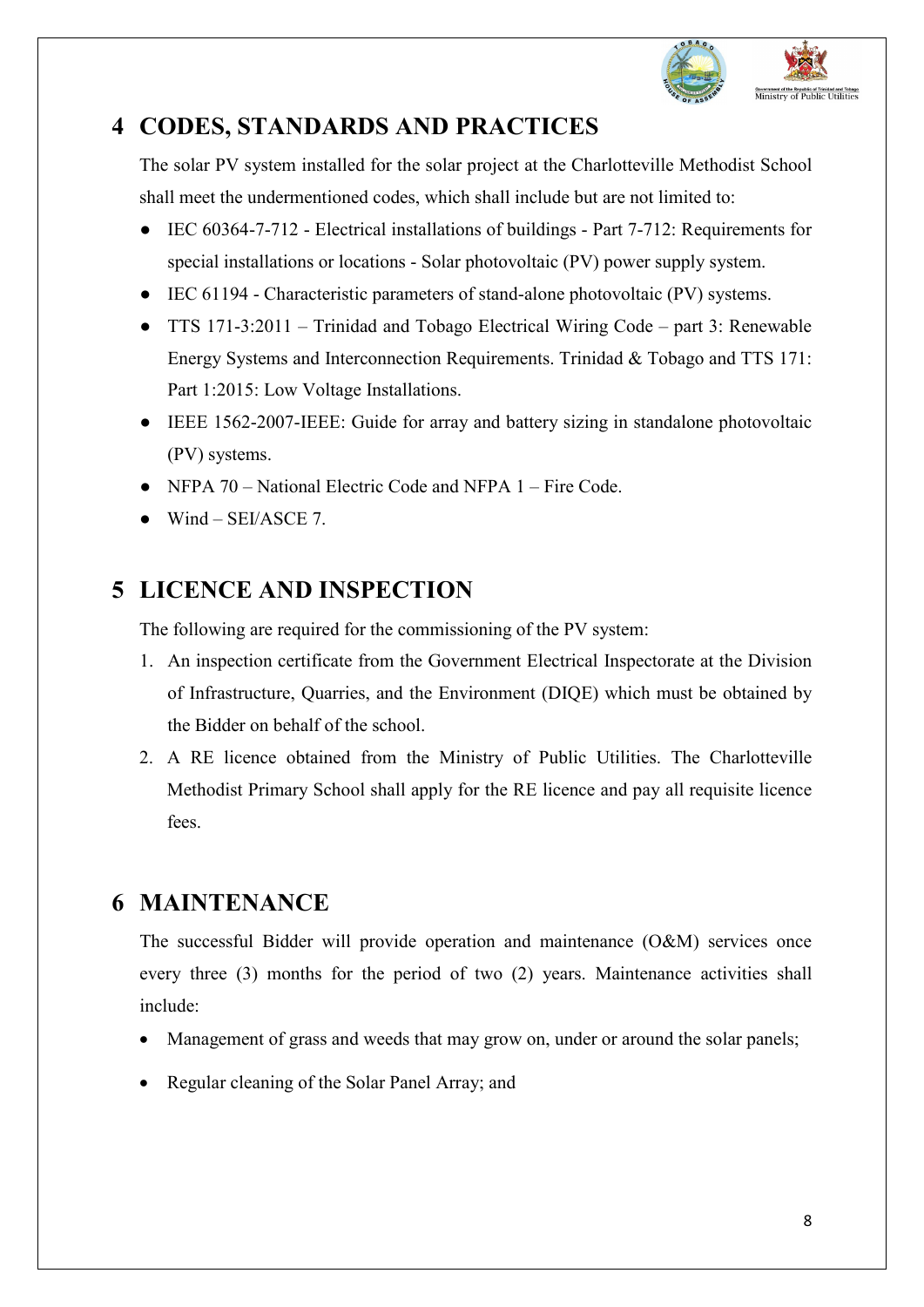

• Any activity including fixing, replacing or upgrading of system components that would ensure the solar PV system continues to function according to design specifications and power output.

**Note:** After the initial period of 2 years maintenance by the successful bidder, the Awarding Authorities reserve the right to enter into a separate O&M service contract for extended service.

### <span id="page-9-0"></span>**7 INSURANCE**

The Bidder shall provide proof of worker's compensation insurance for employees involved in the project. The successful Bidder shall also ensure all materials are adequately insured against loss theft or damage during transportation and delivery of equipment.

### <span id="page-9-1"></span>**8 WARRANTIES**

The successful Bidder's standard system warranty coverage should cover solar panels, inverter, and workmanship.

- The successful Bidder/installer shall warranty the PV system for two (2) years workmanship which shall include material and labour.
- A manufacturer's warranty of two (2) years must be obtained for the solar panels, inverters, charge controllers, batteries, automatic transfer switch, weather and temperature sensors, and the performance and monitoring units. Supporting documents must be provided to the Awarding Authorities.
- Solar panels must have a 25-year limited warranty that guarantees a minimum performance, under standard test conditions (STC), of no less than 80% of the original power and rated output for a minimum of twenty-five (25) years. Solar PV panels that do not satisfy the warranty condition must be replaced.

### <span id="page-9-2"></span>**9 PERFOMANCE PERIOD**

• The performance period for this project shall last until thirty (30) days following the handover of the solar PV system. Within this time period the contractor **MUST** make themselves available for any operational issues encountered with the solar PV system.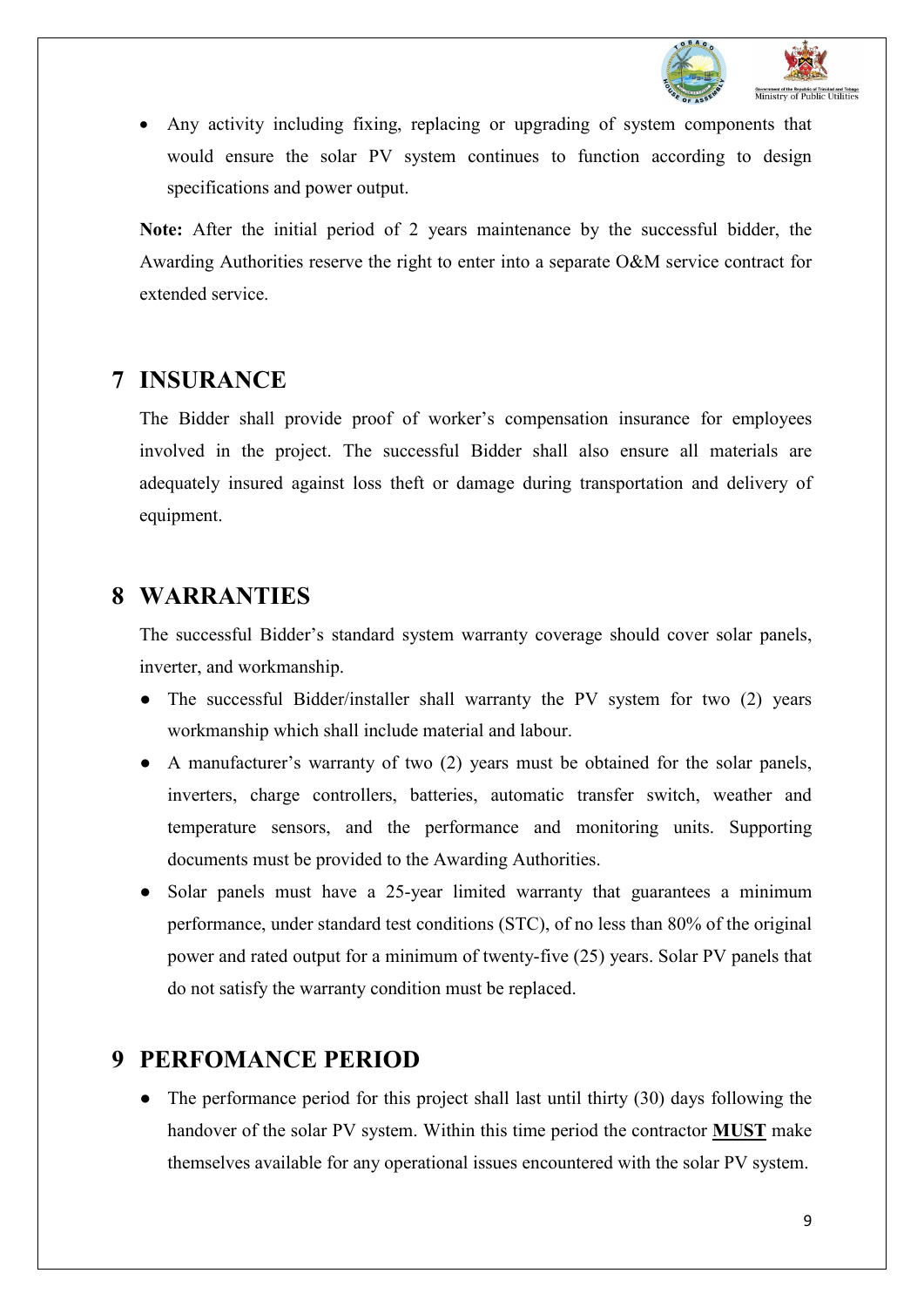

# <span id="page-10-0"></span>**10 DEFECTS LIABILITY**

- The Defects Liability Period for this project shall be for eighteen (18) months after the PV system has been completed and installed. Five percent (5%) of the bid cost shall be withheld until the end of this period.
- The Bidder shall be responsible for making good any defect in, or damage to, any part of the PV system which may appear or occur during the defects liability period and which:
	- o Results from the use of defective equipment or materials or faulty workmanship or design of the PV system by the Bidder;
	- o Results from any act or omission of the Bidder during the defects liability period; or
	- o Is reported during an inspection made by, or on behalf of, the Awarding Authority.
- Failure to remedy a defect or damage within the time limit stipulated in the notification from the Awarding Authority during the defects liability period may result in:
	- o Employment of another contractor to complete the works at the Bidder's risk and cost, in which case the costs incurred by the Awarding Authority shall be deducted from monies due to or from guarantees held against the Bidder or from both; or
	- o Termination of the contract.

# **11 COMMERCIAL TERMS**

<span id="page-10-1"></span>The disbursement of funds will be phased as shown in Table 3.

| <b>Required Documents for</b><br><b>Description</b><br>disbursement and time |                                                                                 | <b>Time</b> | Percentage of<br>funds<br>disbursed % |
|------------------------------------------------------------------------------|---------------------------------------------------------------------------------|-------------|---------------------------------------|
| Mobilisation                                                                 | Mobilisation Plan,<br>$\bullet$<br>Bill of Quantities (BOQ)                     | 3 weeks     | 10                                    |
| Design                                                                       | Detailed design of the solar PV system<br>inclusive of the single line diagram. | 4 weeks     | 15                                    |

#### **Table 3: Terms of Payment**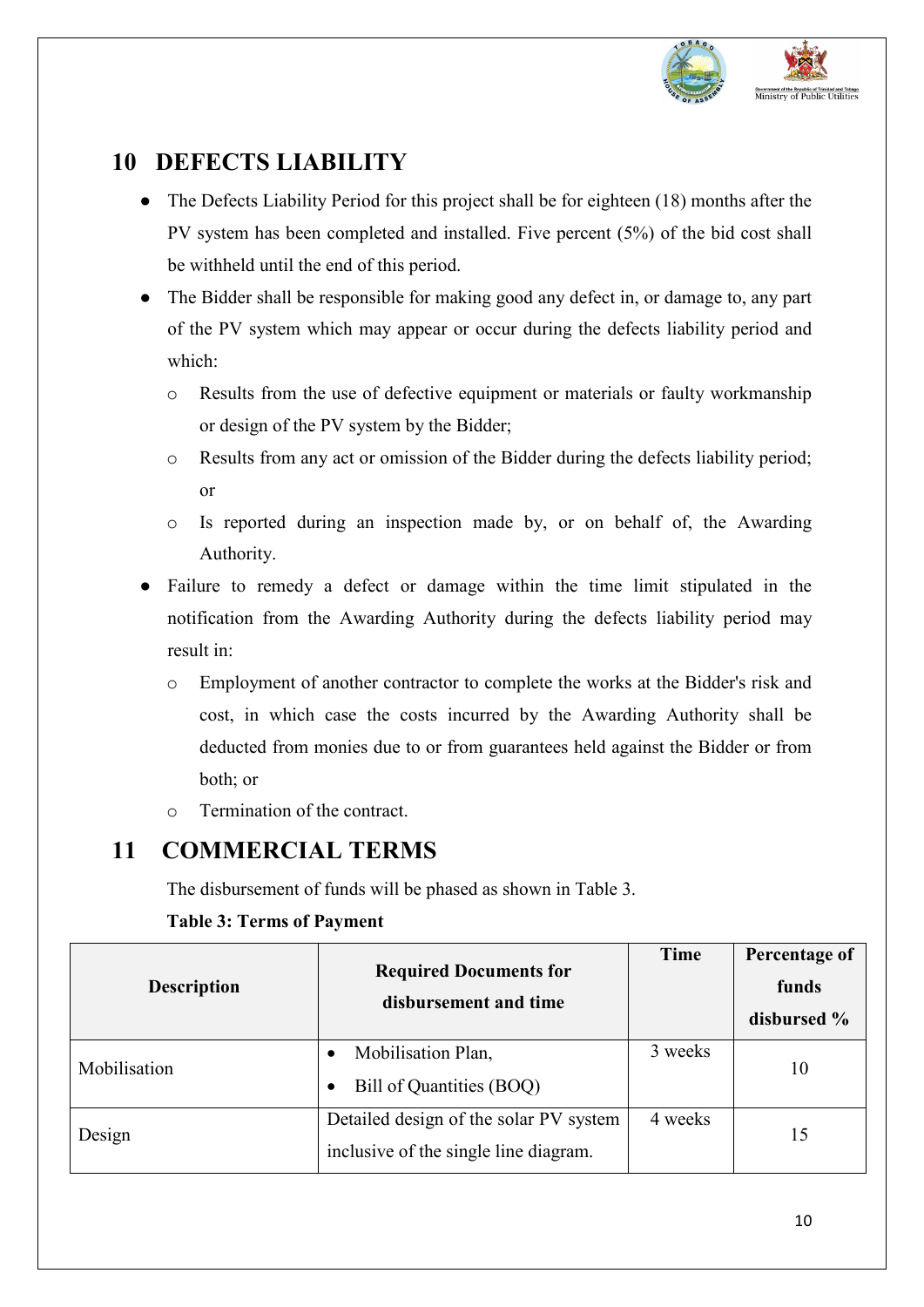|                                          |                                                                                                                                                                                         |           | Ministry of Public Utilities |
|------------------------------------------|-----------------------------------------------------------------------------------------------------------------------------------------------------------------------------------------|-----------|------------------------------|
| Procurement of material and<br>equipment | Bills of materials and equipment<br>$\bullet$<br>purchased<br>Proof of insurance coverage for all<br>$\bullet$<br>employees.                                                            | 8 weeks   | 40                           |
| Installation                             | List of:<br>All installed components;<br>$\bullet$<br>Timesheets; and<br>$\bullet$<br>Proof<br>of<br>compensation<br>for<br>$\bullet$<br>employees.                                     | 4 weeks   | 10                           |
| Testing and Commissioning                | All signed check lists ensuring correct<br>operation of Solar PV system.                                                                                                                | 3 weeks   | 5                            |
| Handover of Solar PV System              | All documentation for the Solar<br>$\bullet$<br><b>PV</b><br>inclusive<br>of<br>System<br>specifications and warranties.<br>Report of completed works signed<br>$\bullet$<br>by school. | 1 week    | 5                            |
| Defects Liability                        | Replacement<br>of<br>defective<br>any<br>equipment within this period following<br>completion of solar PV system.                                                                       | 18 months | 5                            |
| Maintenance                              | Maintenance schedule for periodic<br>checks on system over the two-year<br>period submitted and signed by school.                                                                       | 2 years   | 10                           |

# **12 INSTRUCTIONS TO BIDDERS**

- <span id="page-11-0"></span>Provide a proposal that includes:
	- o Bank Statement or letter from the Company's financial institution verifying that the proposer/partner has accessible finances in the upper six-digit range to facilitate the capital cost of the entire project.
	- o Proof of all required business certifications (business registration certificate, VAT number, BIR number), qualification of employees, Company experience (references, letter(s) of award) and contractor certifications in accordance with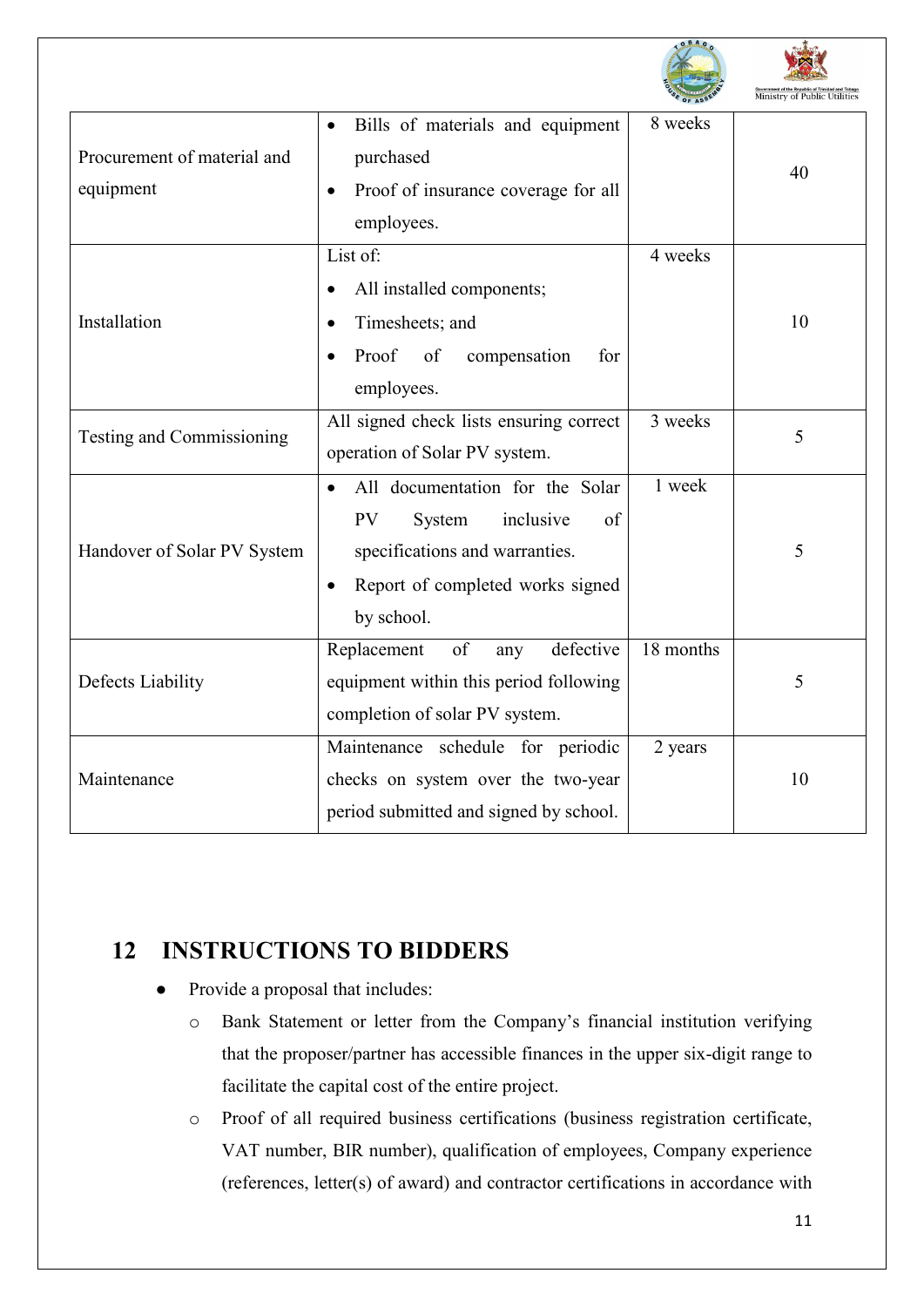

the equipment, construction and insurance requirements included in Section 4 of this RFP.

- o Excel spreadsheets with calculations of energy output of the PV system and all the factors taken into account (e.g., efficiency, irradiance, temperature etc.)
- o Details of the Warranty Period of all PV system components.
- All costs whether directly or indirectly related to the preparation of a proposal in response to this RFP shall be borne by the bidder(s). The Bidder accepts all risks and costs incurred in the completion and submission of the proposal and/or in negotiating an agreement as a consequence of this proposal, without financial guarantee.
	- Failure to ascertain material, labour and overall capacity needs required to fulfil the project through a site visit, will not absolve a successful Bidder from the contractual obligations to execute requisite duties of the Solar Project.
- Bidders will submit proposals in alignment with the two envelope system; such that Envelope 1 shall contain the original and six copies of the technical proposal, and Envelope 2 shall contain the original and two copies of the commercial proposal. The two envelopes must then be placed in one single envelope for submission.
- The tender in question follows the two envelope system; and hence, there would be no tender opening.
- A justification for each component of the design criteria must be made available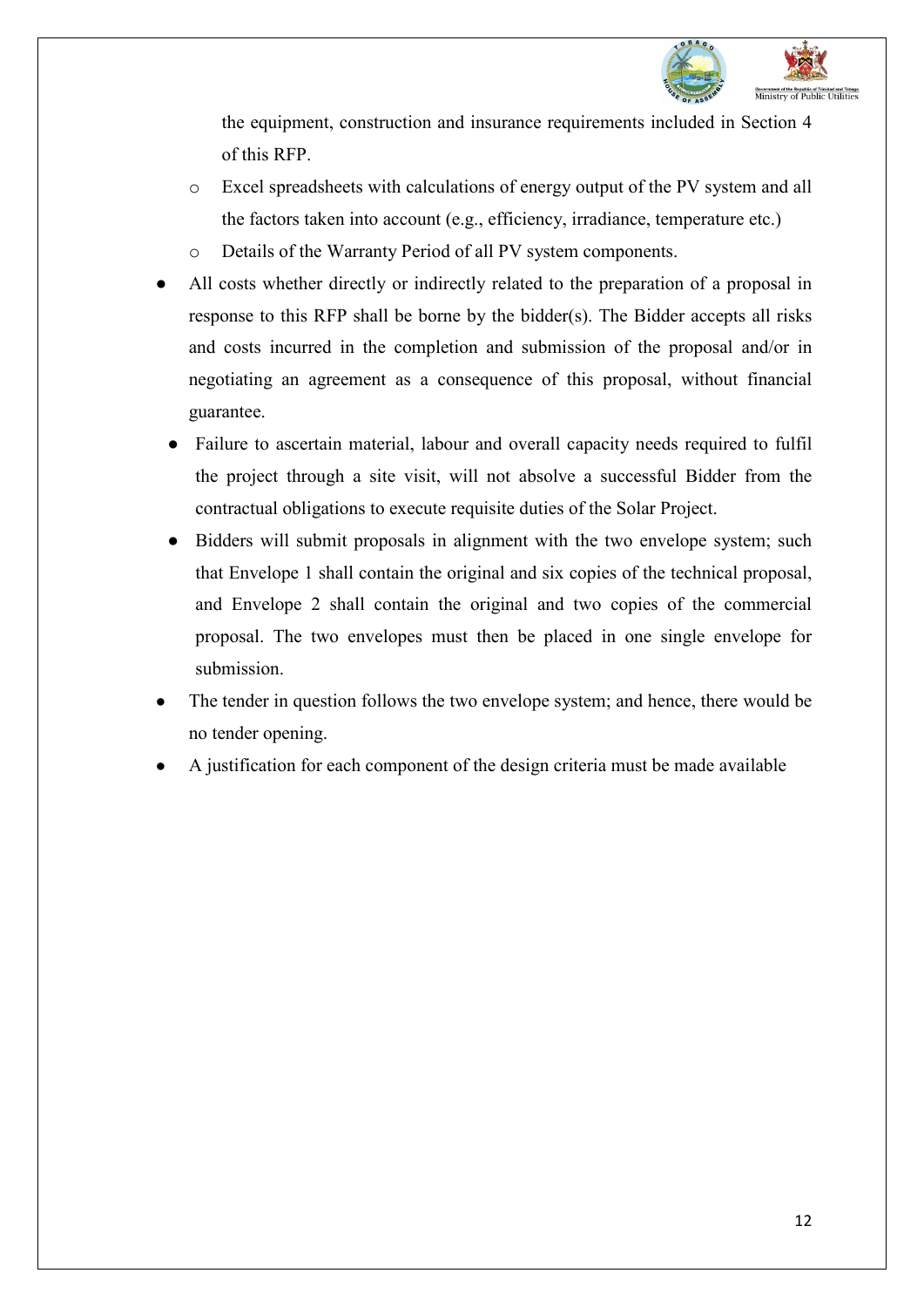

# <span id="page-13-0"></span>**13 FORMAT OF PROPOSAL**

#### <span id="page-13-1"></span>**13.1 Cover Page**

The cover page of the submitted proposal shall include the "[Company's /Sole Trader's name] Solar Proposal Response," primary address, communication liaison's name, contact information (email, phone number, postal address), and on the bottom left, the tender designation number **DoE–02-22-0001**. Thereafter, a table of contents as stipulated below must be presented.

#### <span id="page-13-2"></span>**13.2 Company's Background and Qualifications**

The prospective bidder will in no more than three (3) pages provide a summary of the company's background in this section. This must be followed by a summary of:

- 1. The Bidder's competencies in executing this Solar Project.
- 2. The Bidder's Background and experience in completed solar projects.
- 3. Qualifications and experience of key team members who would be involved in the Solar Project, whether technical and/or under business development as it relates to agreements to be fulfilled under this RFP.
- 4. Two (2) examples, at minimum, of renewable energy technology projects undertaken having similar capacity to that of the Solar Project with references (inclusive of pictures) and contact information (where necessary). References shall consist of at least one solar installation less than 5 years  $(5 \text{ years})$  and one installation greater than 5 years (>5 years).
- 5. Experience in solar installations (both solar photovoltaic and/or solar water heaters).

### <span id="page-13-3"></span>**13.3 Execution Plan**

Bidders shall submit:

- 1. A PV system design in accordance with sections 2.4, 2.5 and 3.
- 2. Details of the execution and scheduling plans (how, when and by whom deliverables are to be achieved, key performance indicators and plans for contingencies and emergencies) to complete the project within a favourable timeline.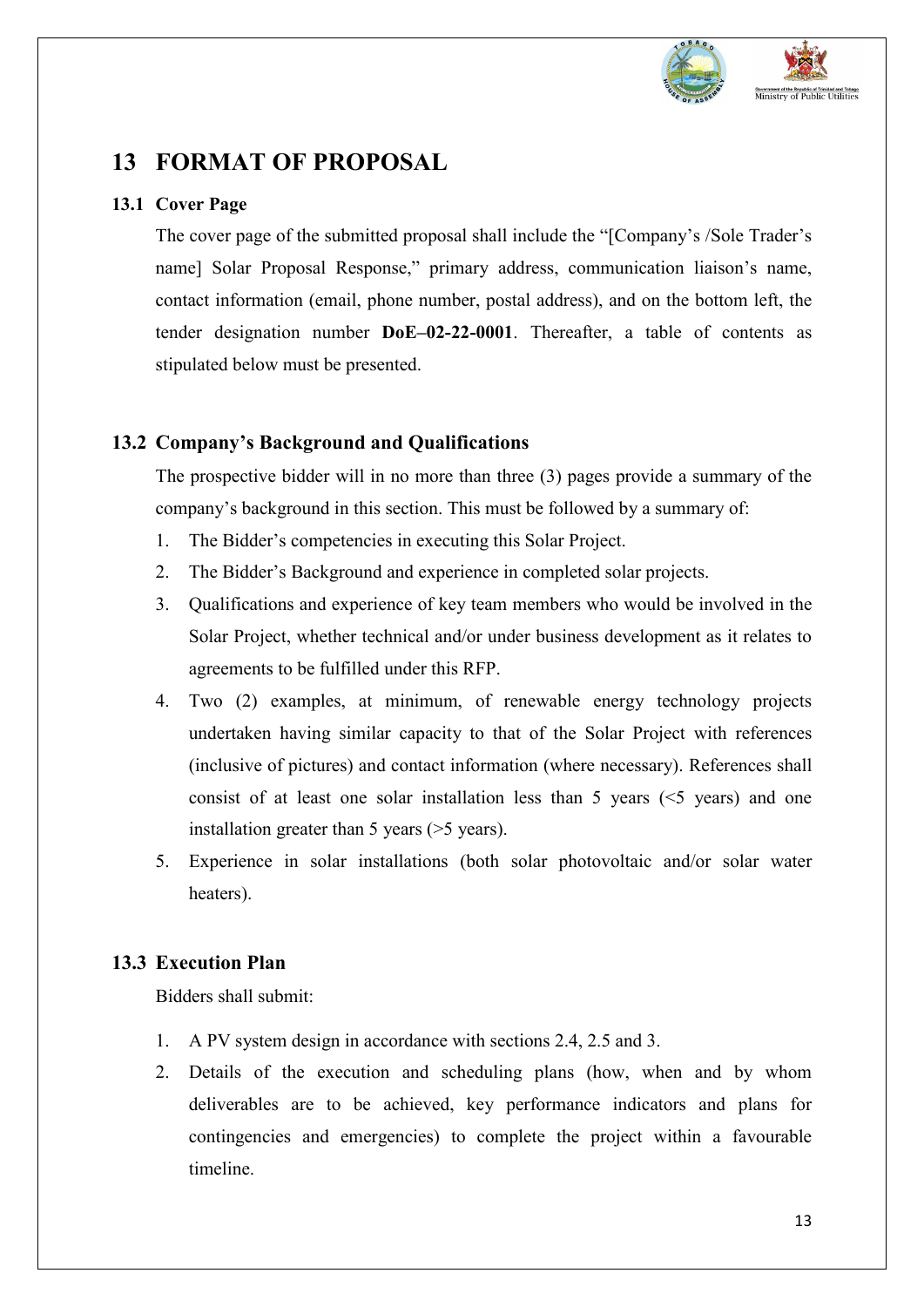

- 3. A management plan that specifies the initiation, planning, execution, monitoring and control and commissioning phases of the project.
- 4. Details of plans to reasonably and prudently maximize the installed capacity of the PV system.

### <span id="page-14-0"></span>**13.4 Bill of Quantities/Cost Proposal**

.

Bidders shall submit all costs, in accordance with commercial terms in section 11, giving details following the Bill of Quantities table (See Appendix) associated with the Solar PV project. The cost proposal (Table 4) must give details as listed below:

| <b>Description</b>                    | <b>Cost Per Unit</b> | <b>Total</b> |
|---------------------------------------|----------------------|--------------|
| Mobilisation                          |                      |              |
| Design                                |                      |              |
| Procurement of material and equipment |                      |              |
| Installation (Labour)                 |                      |              |
| 30- day Performance Period            |                      |              |
| Defects Liability                     |                      |              |
| Maintenance                           |                      |              |
|                                       | <b>Subtotal</b>      |              |
|                                       | <b>VAT</b>           |              |
|                                       | <b>Total</b>         |              |

**Table 4: Template of Cost Proposal.**

Bidders can include the following optional PV system components in the cost proposal:

- A monitoring system for the solar panel array, composed of temperature and irradiance sensors, to facilitate data acquisition and troubleshooting, and.
- A Smart Metering system which records and facilitates communication of the current, voltage and power output of the PV system to T&TEC when connected to the grid.

The Awarding Authority will determine whether the optional components can be included based on the proposed cost by the Bidder.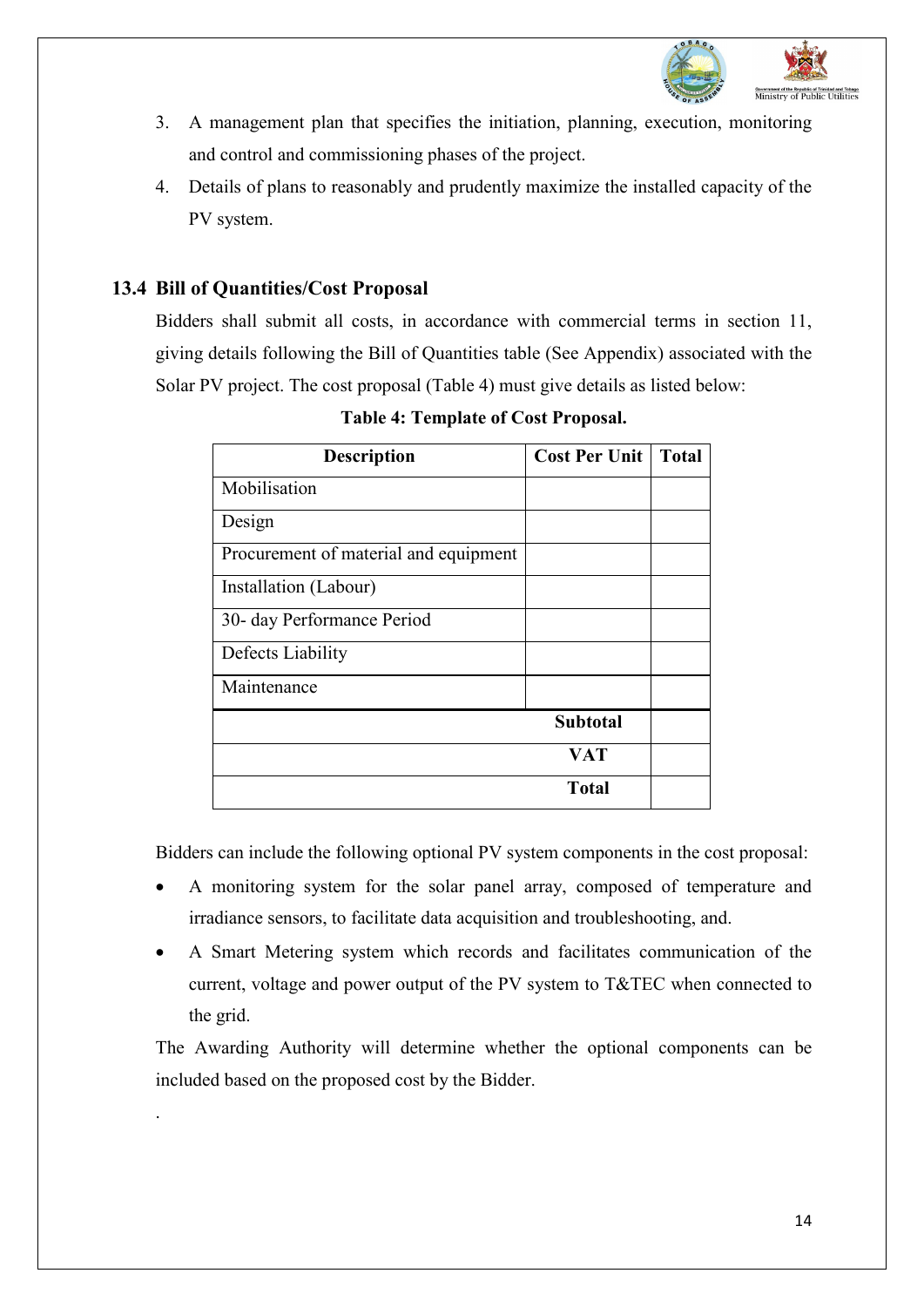

# <span id="page-15-0"></span>**14 EVALUATION CRITERIA**

The Awarding Authorities based on the requirements of this RFP have designated the following items in Table 5 below to weigh heavily on the selection criteria for the prospective Awardee.

|    | <b>Evaluation Criteria</b>                        | <b>Maximum Score</b> |
|----|---------------------------------------------------|----------------------|
| 1. | <b>Tenderer Experience</b>                        | <u>15</u>            |
|    | General Experience<br>a.                          | 3                    |
|    | b. Similar Experience:                            |                      |
|    | Two successfully completed<br>i.                  | $\tau$               |
|    | commercial solar projects of similar              |                      |
|    | scope to RFP.                                     |                      |
|    | Local / Regional Content<br>ii.                   | 3                    |
|    | c. Reference Feedback                             | $\overline{2}$       |
| 2. | <b>Project Team/Key Personnel</b>                 | $\underline{8}$      |
|    |                                                   | 3                    |
|    | Project Team Organisation Chart and Listing<br>a. |                      |
|    | Project Team Members'<br>$\mathbf b$ .            | 5                    |
|    | Qualifications/Resume                             |                      |
| 3. | <b>Suitability of Proposed Design</b>             | 30                   |
|    | Concept Design – Civil/Structural works<br>a.     | 10                   |
|    | b. Concept Design - Electrical works              | 10                   |
|    | c. Concept Design - Drainage with storm water     | 3                    |
|    | analysis                                          |                      |
|    | d. Technical /Single Line Drawings                | 3                    |
|    | e. Proposed equipment based on design             | $\overline{4}$       |
| 4. | <b>Methodology</b>                                | 20                   |
|    | a. Approach for the various phases of the works   | 2                    |

#### **Table 5: Selection criteria for the prospective Awardee.**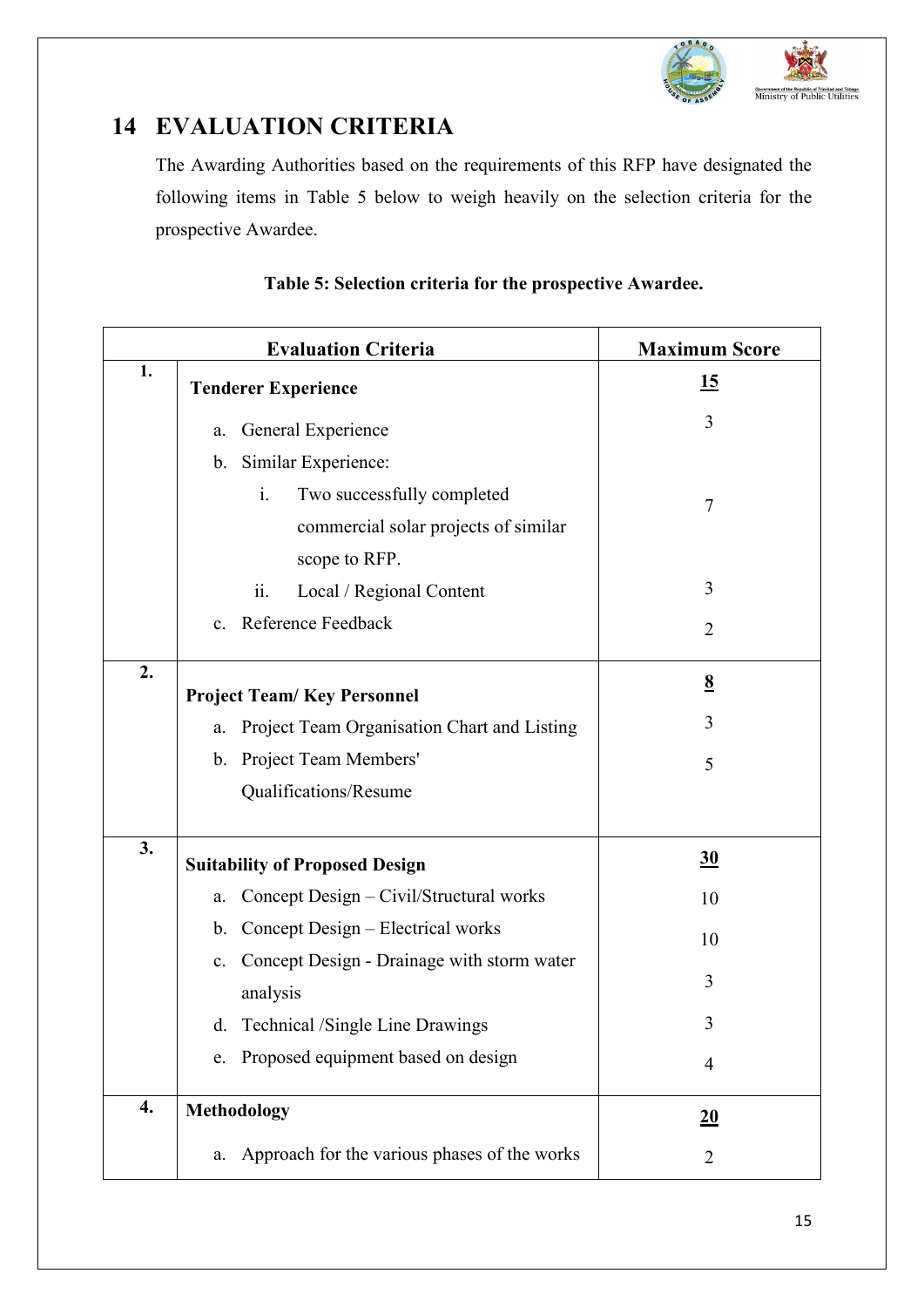|    |                                                         |           | Ministry of Public Utilities |
|----|---------------------------------------------------------|-----------|------------------------------|
|    | Project Schedule & Gantt Chart<br>b.                    | 3         |                              |
|    | Quality Management and Assurance Plan<br>$\mathbf{c}$ . | 3         |                              |
|    | Site Management and Site Restoration plan<br>d.         | 3         |                              |
|    | Commissioning Plan<br>e.                                | 2         |                              |
|    | Operations and Maintenance ("O&M") Plan<br>f.           | 4         |                              |
|    | Contingency Plan<br>g.                                  | 3         |                              |
| 5. | Commercial                                              | <u>15</u> |                              |
|    | Letter from Financial Institution verifying<br>a.       | 3         |                              |
|    | availability of capital expenditure                     | 8         |                              |
|    | b. Cost/Price Proposal to the Awarding                  |           |                              |
|    | Authorities                                             |           |                              |
|    | c. Confirmation that price proposed not subject         | 4         |                              |
|    | to change                                               |           |                              |
| 6. | <b>Health and Safety</b>                                | 4         |                              |
|    | Safety Procedure/Plan for the project from<br>a.        |           |                              |
|    | mobilisation to electrification.                        | 3         |                              |
|    | b. Observation of COVID-19 Protocols                    | 1         |                              |
| 7. | <b>Training</b>                                         | 8         |                              |
|    | <b>Installation Training Plan</b><br>a.                 | 4         |                              |
|    | b. Maintaining Training plan and schedule               | 4         |                              |
|    |                                                         |           |                              |

**T. O. Bullion C. C.** 

**NASA** 

## <span id="page-16-0"></span>**15 SCHEDULE A**

#### <span id="page-16-1"></span>**15.1 Load to be powered by Solar System**

The school's electrical system comprises one main panel and three sub electrical panels to distribute electricity to all areas of the compound. The solar project is intended to supply electricity to some selected loads as shown below:

Devices and equipment to be powered by the PV system include:

5 Standing Fans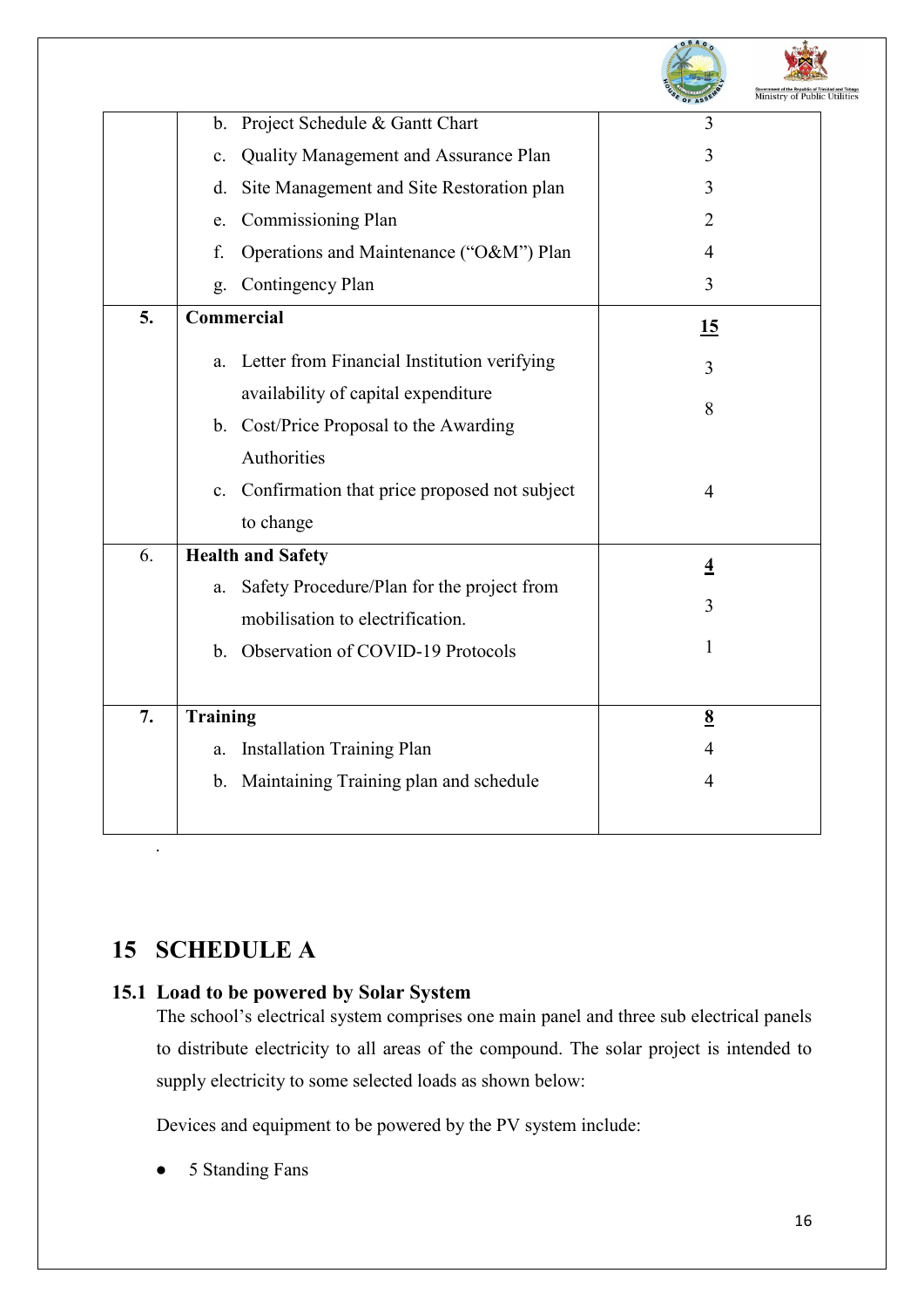

- 100 CFL Bulbs
- 1 Printer
- 2 Computers
- 1 Air Condition
- 1 Water Pump
- 2 Refrigerators
- 1 Microwave

The load to be accommodated on the system is estimated to be 91.1 kWh per day.

#### <span id="page-17-0"></span>**15.2 Works to be accomplished**

The Scope of the project is as follows:

- Provide a fully functional "turnkey" solar PV system.
- Size, design, procure, install, commission and maintain a stand-alone solar PV system at the Charlotteville Methodist School to power the loads as indicated in Section 2.1.
- Include a battery storage system in the design. The battery system must be (deep cycle batteries) sized to power 50% of the load and provide power for a minimum of 6 continuous hours.
- Incorporate a power management system to monitor and control:
	- o The input to the inverter, from the battery and solar panel array, which must be maintained at 15-17 kW;
	- o Overvoltage that can affect the inverter, load and battery system by including surge protection devices;
	- o The inverter's output for grid integration with T&TEC's national grid;
	- o The State of Charge (SoC) of the battery storage system; and
	- o When the load switches to the PV system or Utility system.
- Identify a secure area for the battery storage system with suitable ventilation away from thoroughfare.
- Install anti-theft mechanisms for all components of the system.
- Apply corrosion resistant coating to the PV system's supporting structures.
- Supply and install a thermosiphon 40 gallon solar water heater at the school.
- Provide operation and maintenance manuals for the entire system inclusive of each individual component.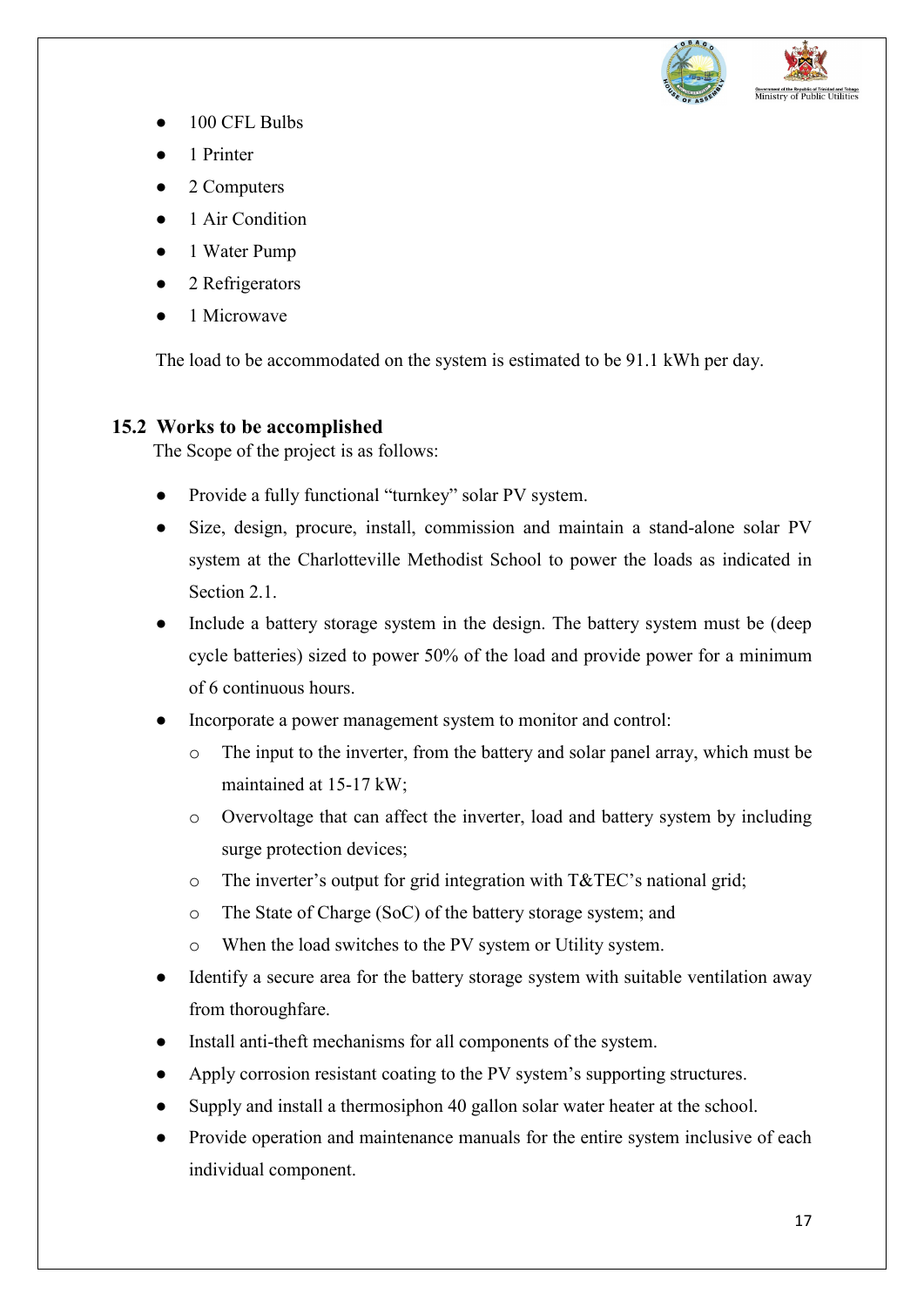

Provide training for six Tobago technicians, who shall shadow the installation process, for the purpose of capacity building and transfer of green energy knowledge and skills to locals on the island. Training must also encompass maintenance of the solar PV system

### <span id="page-18-0"></span>**16 TENDER ENQUIRIES**

All questions/inquiries relating to this RFP can be communicated via the email sustainabletobago@gov.tt with the caption: "**Charlotteville Solar RFP."**

## <span id="page-18-1"></span>**17 ELIGIBILITY TO TEND**

- a. Bidders have the legal capacity to enter into the procurement contract;
- b. Bidders are not insolvent, in receivership, bankrupt or being wound up, their affairs are not being administered by a court or a judicial officer, their business activities have not been suspended and they are not the subject of legal proceedings for any of the foregoing;
- c. Bidders have not, and their directors or officers have not, been convicted of any criminal offence;
- d. Bidders must be a part of the list of pre-qualified contractors for the THA or have initiated the pre-qualification process. Should Bidders not be prequalified with the THA, please apply to the Procurement Control Office (PCO) by downloading and completing the relevant documents from the PCO's website: [www.pco.tha.gov.tt,](http://www.pco.tha.gov.tt/) or contact the procurement control office at 6393421 ext. 1021; and,
- e. This RFP is opened to Bidders in both Tobago and Trinidad.

### <span id="page-18-2"></span>**18 CONFIDENTIALITY AND RESERVED RIGHTS**

This RFP is not an offer of contract and should not be construed as intent, commitment, or promise to acquire products or services presented by any Bidder.

All proposals shall become the property of the Awarding Authorities. The Awarding Authorities will not disclose information contained in any proposal that is clearly labelled as "CONFIDENTIAL" to third parties unless such disclosures are required by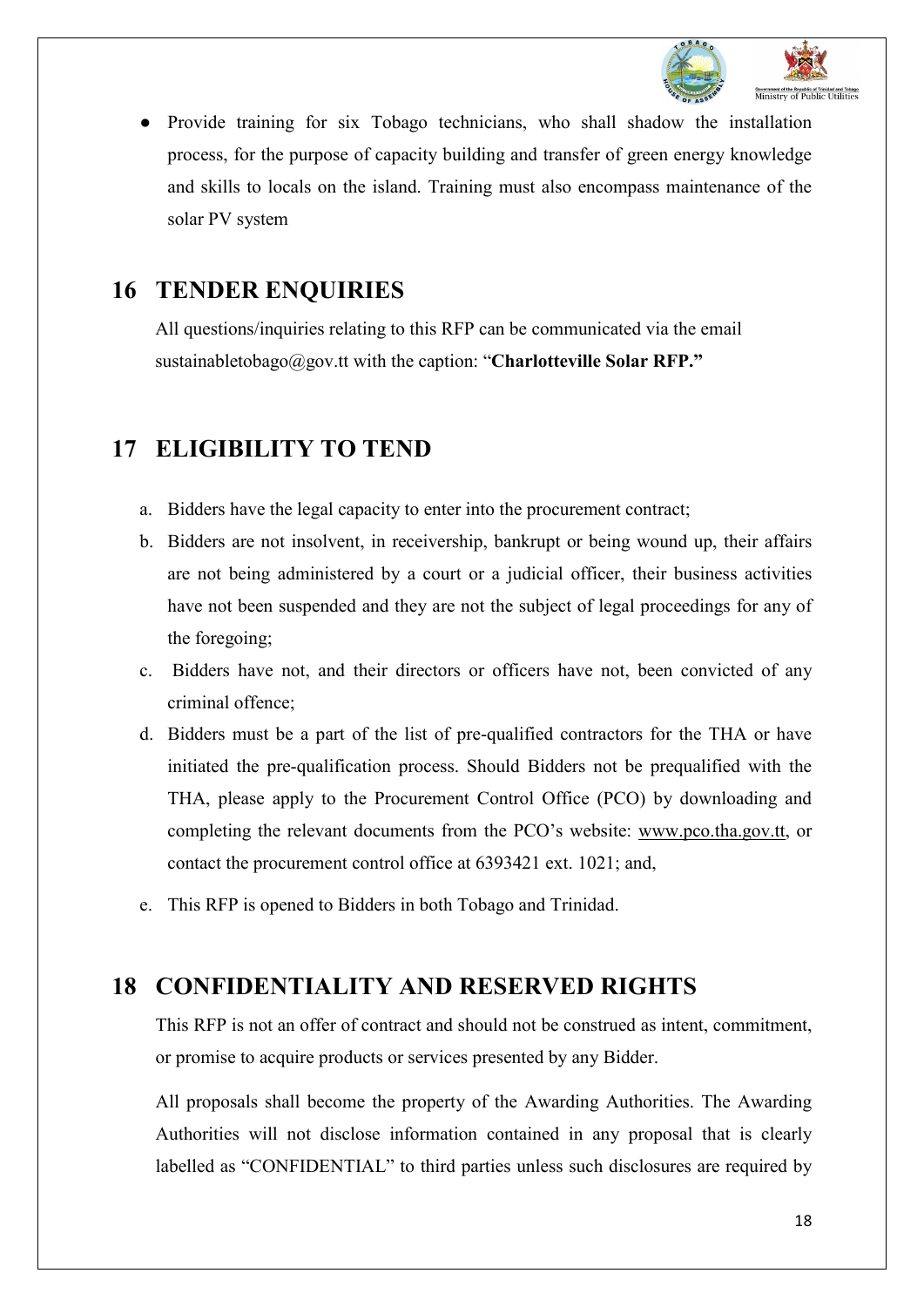

law or by order of a court or government agency having appropriate jurisdiction. The Awarding Authorities reserve the right to disclose proposals to legal and/or engineering consultants for the purpose of assisting in evaluating proposals but will mandate the confidentiality of the document be maintained. This RFP is an invitation to submit proposals. The Awarding Authorities reserve the right to:

- Reject any and all proposals received in response to this RFP for any reason.
- Waive any requirement in this RFP.
- Negotiate solar PV system arrangements with more than one bidder simultaneously.
- Terminate negotiations.
- Not select the proposal with the lowest price.
- Request clarifications from Bidders at any time; and,
- Negotiate with the next highest ranked Bidders if the successful select is unable and/or unwilling to execute the Contract.

The Awarding Authorities also reserve the right to, at its sole discretion, accept a response that does not satisfy all requirements, but which adequately establishes the ability to size, design and install the solar PV rooftop system that is able to satisfy the major requirements set forth in this RFP.

The Awarding Authorities intent is to award the Project to one Bidder; however, rights are retained to award one or more separate contracts to one or more Bidders.

### <span id="page-19-0"></span>**19 SUBMISSION DEADLINE AND DETAILS**

Responses to this RFP for the Solar photovoltaic (PV) rooftop system at the Charlotteville Methodist Primary School shall be addressed to the **Secretary of the Tendering Committee** and dropped off at the *Procurement Unit* located on the 2nd Floor of *The Division of Food Security, Natural Resources, The Environment, and Sustainable Development, Milshirv Administrative Complex, Corner of Milford and*  **Shirvan Road, Tobago, no later than 2:00 p.m.** on **Friday 20<sup>th</sup> May 2022**. Noncompliance with the two-envelope system and late responses will not be considered.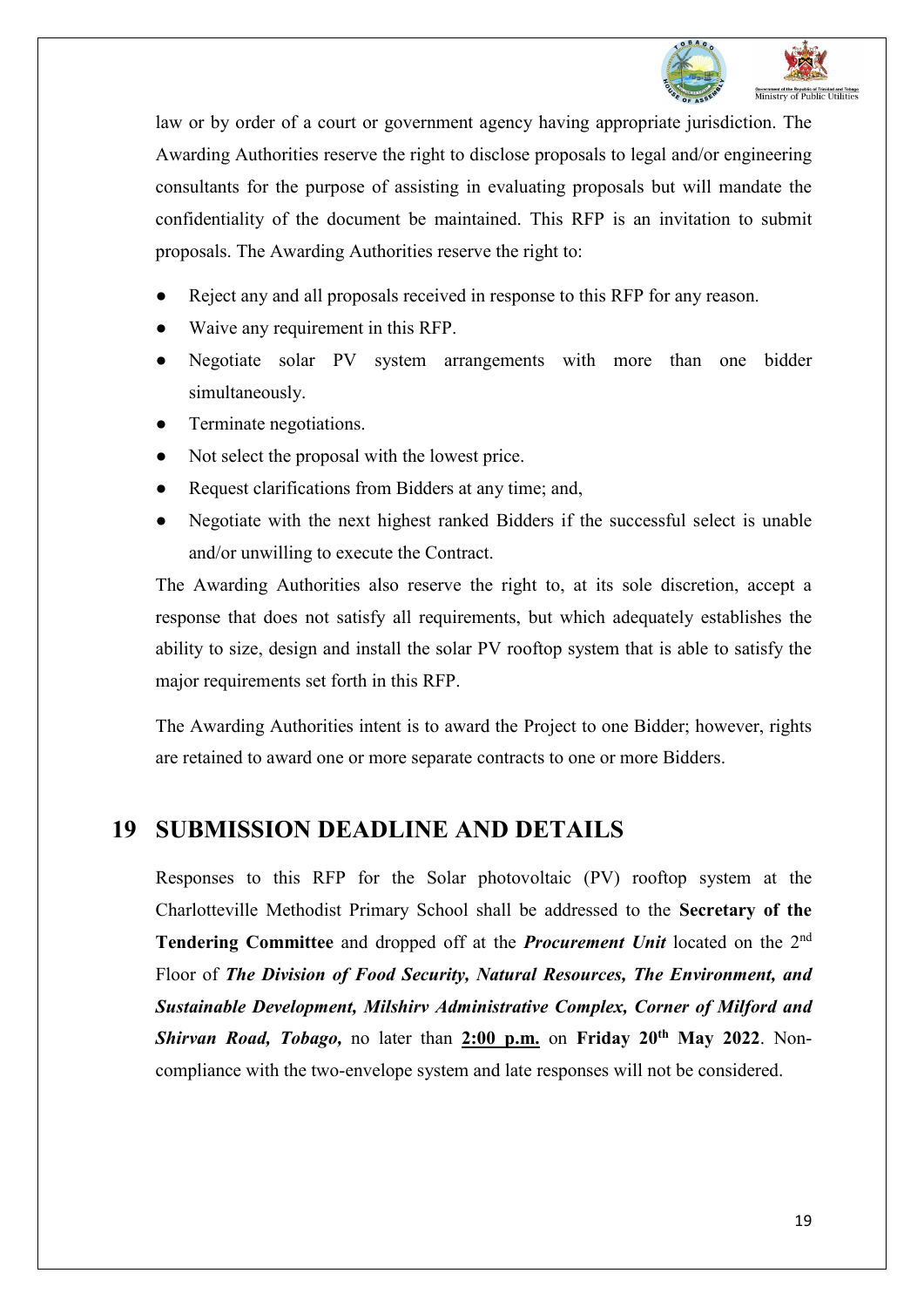

### <span id="page-20-1"></span><span id="page-20-0"></span>**20 APPENDIX**

### **20.1 FORM OF TENDER**

#### (NOTE: THE APPENDIX HEREIN FORMS PART OF THE TENDER)

Tender for:

#### To: **"SECRETARY OF THE TENDERS COMMITTEE"**

Sir/Madam,

Having examined the Tender Document issued by the "Awarding Authorities" and having also visited the site, I do hereby, offer to execute and complete the whole of the said works described and referred to therein for the sums herein proposed:

#### **NAME OF SCHOOL**:

| <b>Proposed Price</b> |              |        |          |
|-----------------------|--------------|--------|----------|
|                       |              |        |          |
|                       |              |        |          |
|                       |              |        |          |
|                       | Trinidad and | Tobago | Dollars. |
|                       |              |        |          |
|                       |              |        |          |
| VAT:                  |              |        |          |

#### **VAT:**

#### **Statement of truth**

I declare that to the best of my knowledge the answers submitted to these questions are correct. I understand that the information will be used in the selection process to assess my organisation's suitability to be selected for this tender. I also acknowledge that the Awarding Authorities' authorised representative shall make any enquiries concerning the particulars of my submissions.

I understand that the Awarding Authorities may reject my submission if there is a failure to answer all relevant questions fully or if I provide false/misleading information. I understand further that any discrepancies in the answers provided, and the evidence demonstrated may result in automatic disqualification.

Dated this………………. day of…………………………………2019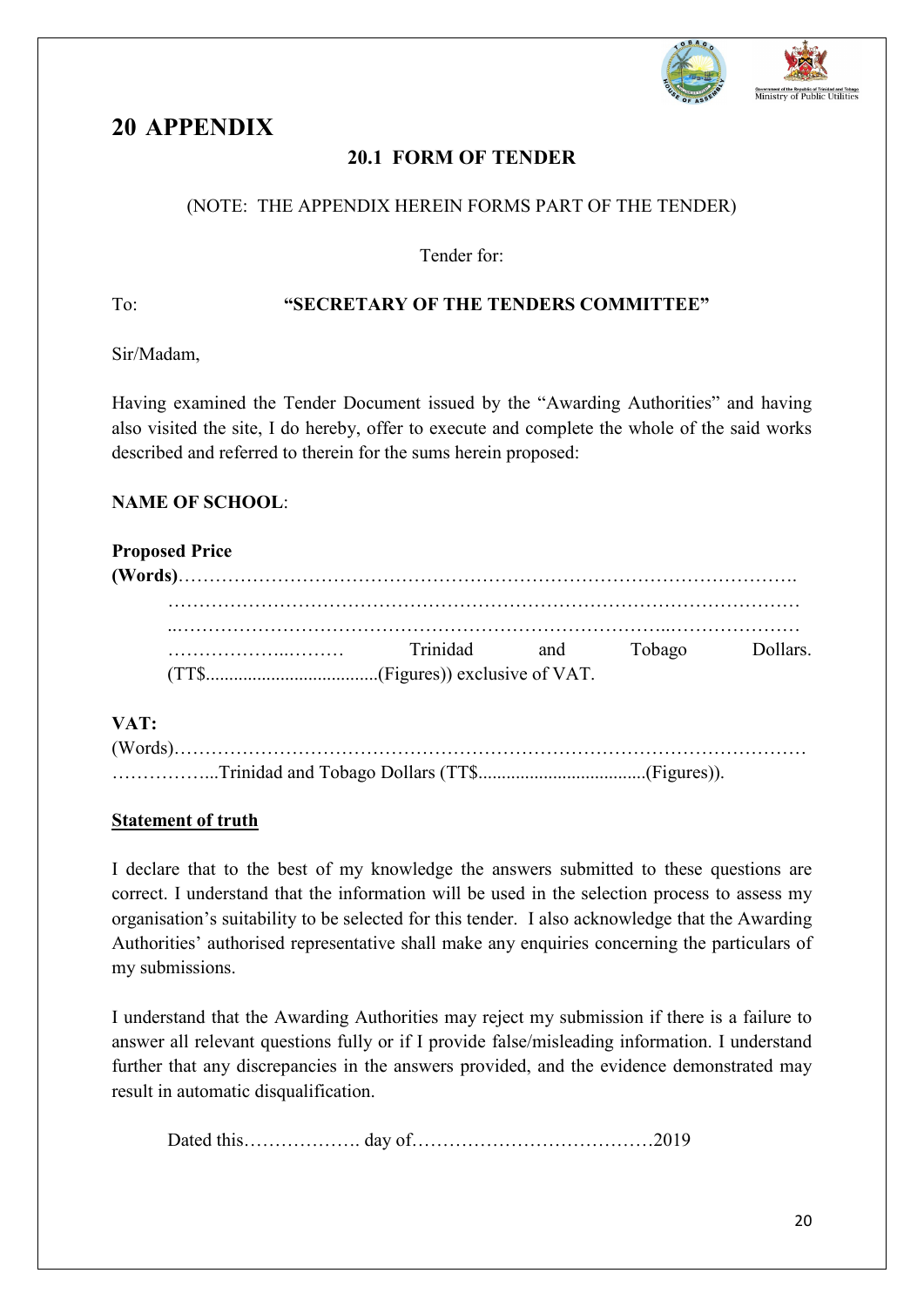|                                                     | Government of the Republic of Trinidad and Tobago<br>Ministry of Public Utilities |
|-----------------------------------------------------|-----------------------------------------------------------------------------------|
|                                                     |                                                                                   |
| Authorized Representative Signature                 |                                                                                   |
|                                                     |                                                                                   |
|                                                     |                                                                                   |
|                                                     |                                                                                   |
| Duly authorized to sign Tender for and on behalf of |                                                                                   |
|                                                     |                                                                                   |
|                                                     |                                                                                   |
|                                                     |                                                                                   |
|                                                     | Stamp                                                                             |
|                                                     |                                                                                   |

**Tender Designation No:**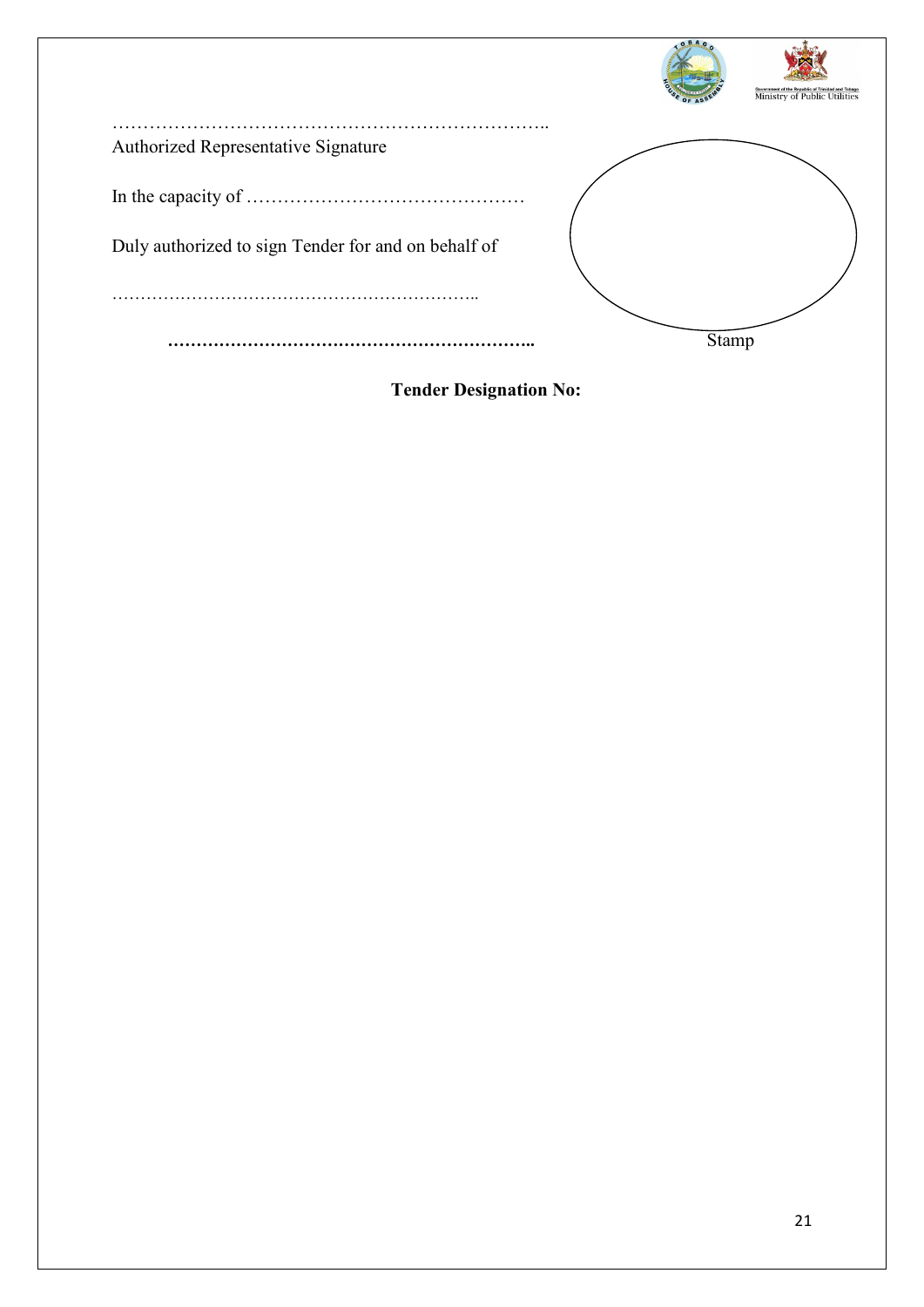



### **20.2 BILL OF QUANTITIES**

<span id="page-22-0"></span>

| No.            | <b>Description</b>                               | <b>Brand</b> | Qty. | <b>Unit Cost</b> | <b>Total Cost</b> |
|----------------|--------------------------------------------------|--------------|------|------------------|-------------------|
|                |                                                  |              |      | (TTD)            | (TTD)             |
|                | Supply the requisite materials, skilled labour,  |              |      |                  |                   |
|                | equipment, and tools to install a solar          |              |      |                  |                   |
|                | Photovoltaic stand-alone power system of         |              |      |                  |                   |
|                | production capacity 15kW. The System             |              |      |                  |                   |
|                | should not only have the capacity to generate    |              |      |                  |                   |
|                | electricity from solar with stored energy from   |              |      |                  |                   |
|                | batteries, but also have the inherent ability to |              |      |                  |                   |
|                | utilize TTEC electricity via an automatic        |              |      |                  |                   |
|                | transfer switch.                                 |              |      |                  |                   |
| 1              | a. Supply Solar Panel, polycrystalline PV        |              |      |                  |                   |
|                | Solar Modules internationally certified          |              |      |                  |                   |
|                | with required certificates.                      |              |      |                  |                   |
|                | Install Solar Panel, polycrystalline PV<br>b.    |              |      |                  |                   |
|                | Solar Modules internationally certified          |              |      |                  |                   |
|                | with required certificates.                      |              |      |                  |                   |
| $\overline{2}$ | Supply an Inverter with the following<br>a.      |              |      |                  |                   |
|                | outputs: 60Hz, 120/240 Vac, and 15 -             |              |      |                  |                   |
|                | 17kW                                             |              |      |                  |                   |
|                | Install an Inverter with the following<br>b.     |              |      |                  |                   |
|                | outputs: 60Hz, 120/240 Vac, and 15               |              |      |                  |                   |
|                | 17kW                                             |              |      |                  |                   |
| 3(i)           | a. Supply charge controller                      |              |      |                  |                   |
|                | Install charge controller OR<br>b.               |              |      |                  |                   |
| 3(ii)          | Supply integrated inverter and charge<br>a.      |              |      |                  |                   |
|                | controller                                       |              |      |                  |                   |
|                | b. Install integrated inverter and charge        |              |      |                  |                   |
|                | controller                                       |              |      |                  |                   |
| 4(i)           | a. Supply gel type lead acid maintenance         |              |      |                  |                   |
|                | free battery                                     |              |      |                  |                   |
|                | b. Install gel type lead acid maintenance free   |              |      |                  |                   |
|                |                                                  |              |      |                  |                   |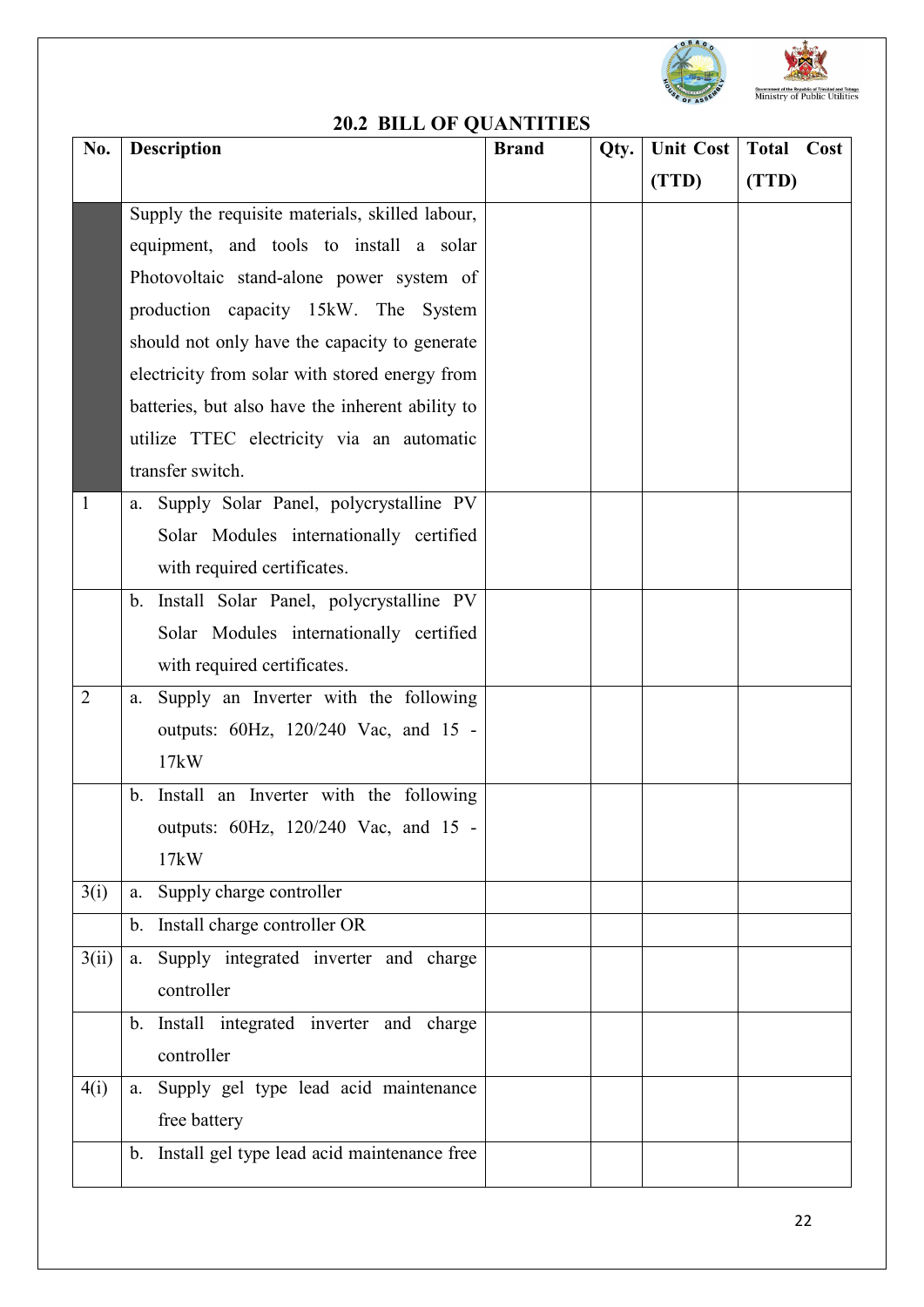



|        |         | battery OR                                   |  |  |
|--------|---------|----------------------------------------------|--|--|
| 4(i)   | a.      | Supply lithium batteries                     |  |  |
|        |         | b. Install lithium batteries                 |  |  |
| 5      | a.      | Supply smart metering system                 |  |  |
|        |         | b. Install smart metering system             |  |  |
| 6      | a.      | <b>Supply Secure Battery Storage Rack</b>    |  |  |
|        | b.      | <b>Install Secure Battery Storage Rack</b>   |  |  |
| $\tau$ | a.      | Supply Combiner box, Solar AC Fuses          |  |  |
|        | b.      | Install Combiner box, Solar AC Fuses         |  |  |
| 8      | a.      | <b>Supply Solar DC Fuses</b>                 |  |  |
|        | b.      | <b>Install Solar DC Fuses</b>                |  |  |
| 9      | a.      | <b>Supply Cable Channels</b>                 |  |  |
|        | $b_{-}$ | <b>Install Cable Channels</b>                |  |  |
| 10     |         | supply correctly sized cable<br>а.           |  |  |
|        |         | b. install correctly sized cable             |  |  |
| 11     | a.      | Supply aluminium<br>module<br>support        |  |  |
|        |         | structure for Solar Panels with vandal       |  |  |
|        |         | proofing.                                    |  |  |
|        | b.      | aluminium<br>Install<br>module<br>support    |  |  |
|        |         | structure for Solar Panels with vandal       |  |  |
|        |         | proofing.                                    |  |  |
| 12     | a.      | Supply all required types & sizes of         |  |  |
|        |         | Electrical Cables with all connections       |  |  |
|        |         | between Solar Panels, Inverter, charge       |  |  |
|        |         | controller, and<br>batteries.<br>Terminal    |  |  |
|        |         | Electrical Boxes. Copper Earth Cables        |  |  |
|        |         | with all required accessories                |  |  |
|        |         | b. Install all required types & sizes of     |  |  |
|        |         | Electrical Cables with all connections       |  |  |
|        |         | between Solar Panels, Inverter, charge       |  |  |
|        |         | controller,<br>batteries.<br>Terminal<br>and |  |  |